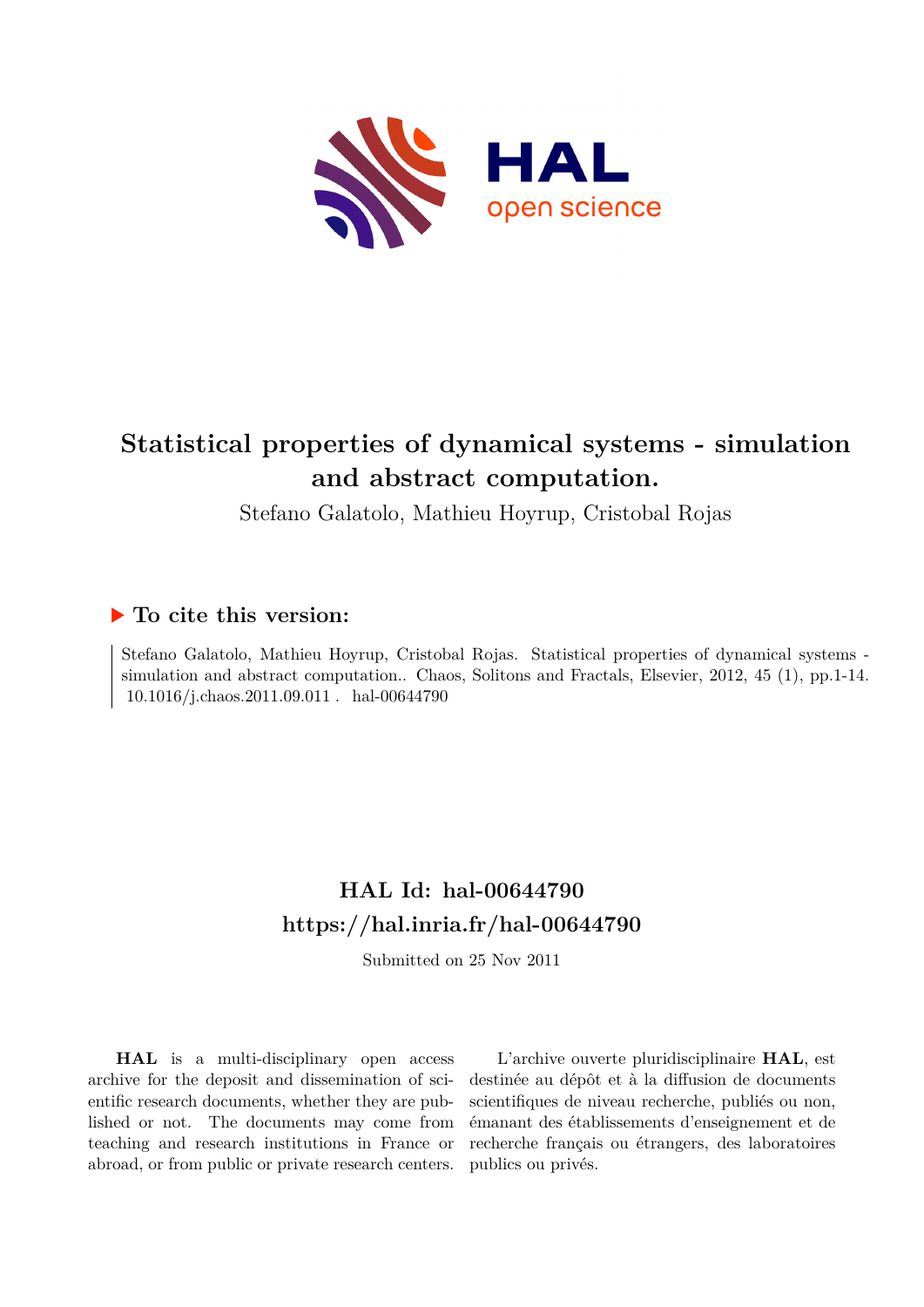# Statistical properties of dynamical systems – simulation and abstract computation.

Stefano Galatolo Universita di Pisa Mathieu Hoyrup LORIA - INRIA

Cristóbal Rojas Universidad Andres Bello

October 11, 2011

#### Abstract

We survey an area of recent development, relating dynamics to theoretical computer science. We discuss some aspects of the theoretical simulation and computation of the long term behavior of dynamical systems. We will focus on the statistical limiting behavior and invariant measures. We present a general method allowing the algorithmic approximation at any given accuracy of invariant measures. The method can be applied in many interesting cases, as we shall explain. On the other hand, we exhibit some examples where the algorithmic approximation of invariant measures is not possible. We also explain how it is possible to compute the speed of convergence of ergodic averages (when the system is known exactly) and how this entails the computation of arbitrarily good approximations of points of the space having typical statistical behaviour (a sort of constructive version of the pointwise ergodic theorem).

# Contents

| 2 Computability on metric spaces |                                                                                    |                |  |  |
|----------------------------------|------------------------------------------------------------------------------------|----------------|--|--|
|                                  |                                                                                    | $\overline{7}$ |  |  |
|                                  |                                                                                    |                |  |  |
|                                  |                                                                                    |                |  |  |
|                                  |                                                                                    |                |  |  |
|                                  |                                                                                    |                |  |  |
|                                  | 3 Computability of invariant measures                                              | 10             |  |  |
|                                  | 3.1 Invariant measures and statistical properties $\ldots \ldots \ldots \ldots$ 10 |                |  |  |
|                                  |                                                                                    |                |  |  |
|                                  |                                                                                    |                |  |  |
|                                  | 3.3 Computable invariant "regular" measures 13                                     |                |  |  |

1 Introduction 2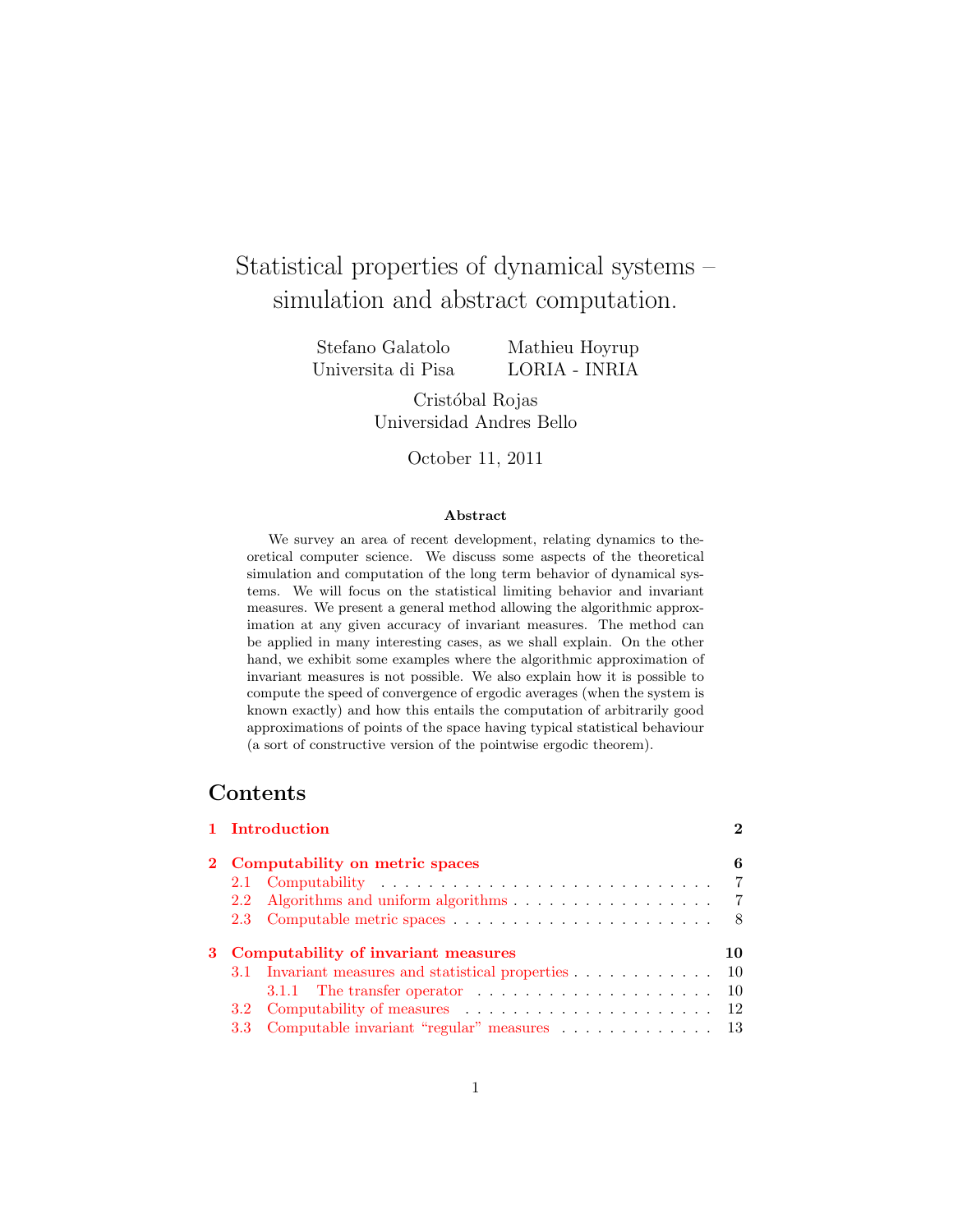|                                                             | 3.3.1 | Computing the measure from a description of the system       |    |  |  |
|-------------------------------------------------------------|-------|--------------------------------------------------------------|----|--|--|
|                                                             |       | in the class of piecewise expanding maps $\dots \dots \dots$ | 15 |  |  |
|                                                             | 3.3.2 | Unbounded densities and non uniformly hyperbolic maps        | 17 |  |  |
|                                                             | 3.3.3 | Julia sets and the Brolin-Lyubich measure                    | 18 |  |  |
|                                                             |       | 3.4 Computable systems without computable invariant measures | 20 |  |  |
|                                                             |       | 4 Computing the speed of ergodic convergence                 | 21 |  |  |
|                                                             |       | 4.0.1 Convergence of random variables                        | 21 |  |  |
|                                                             |       | 4.1 Effective almost sure convergence 23                     |    |  |  |
| 5 Computing pseudorandom points, constructive ergodic theo- |       |                                                              |    |  |  |
| rem                                                         |       |                                                              | 24 |  |  |
| 6 Conclusions and directions                                |       |                                                              |    |  |  |
|                                                             |       |                                                              |    |  |  |

## 1 Introduction

The advent of automated computation led to a series of great successes and achievements in the study of many natural and social phenomena which are modeled by dynamical systems. The use of computers and simulations allowed to predict the behavior of many important models and, on the other hand, led to the discovery of important general aspects of dynamics. This motivated the huge amount of work that was made by hundreds of scientists to improve practical simulation and computation techniques. It also motivated the study of the theoretical limits of simulation and computation techniques, and the theoretical understanding of related problems.

In this paper we shall focus on some of these theoretical aspects related to rigorous computation and simulation of (discrete time) dynamical systems.

The simulation and investigation of dynamical systems started with what we call the naive approach, in which the user just implements the dynamics without taking rigorous account of numerical errors and rounding. Then the user simply sees what happens on the screen.

Evidently, the sensitivity to initial conditions and the typical instability of many interesting systems (to perturbations on initial conditions but also on the map generating the dynamics) implies that what is beeing observed on the computer screen could be completely unrelated to what was meant to be simulated. In spite of this, the naive approach turns out to work almost unreasonably well in many situations and it is even today the most commonly used approach in simulations. The theoretical reasons of why this method works and what are its limits, are in our opinion yet to be understood (some aspects have been investigated in [39],[44],[30] [7, 8],[37] e.g.).

Opposite to the naive approach, there is the "absolutely rigorous" approach, which will be the main theme of this paper. Here the user seeks for an algorithm able to produce a description up to any desired precision of the object  $x$  which is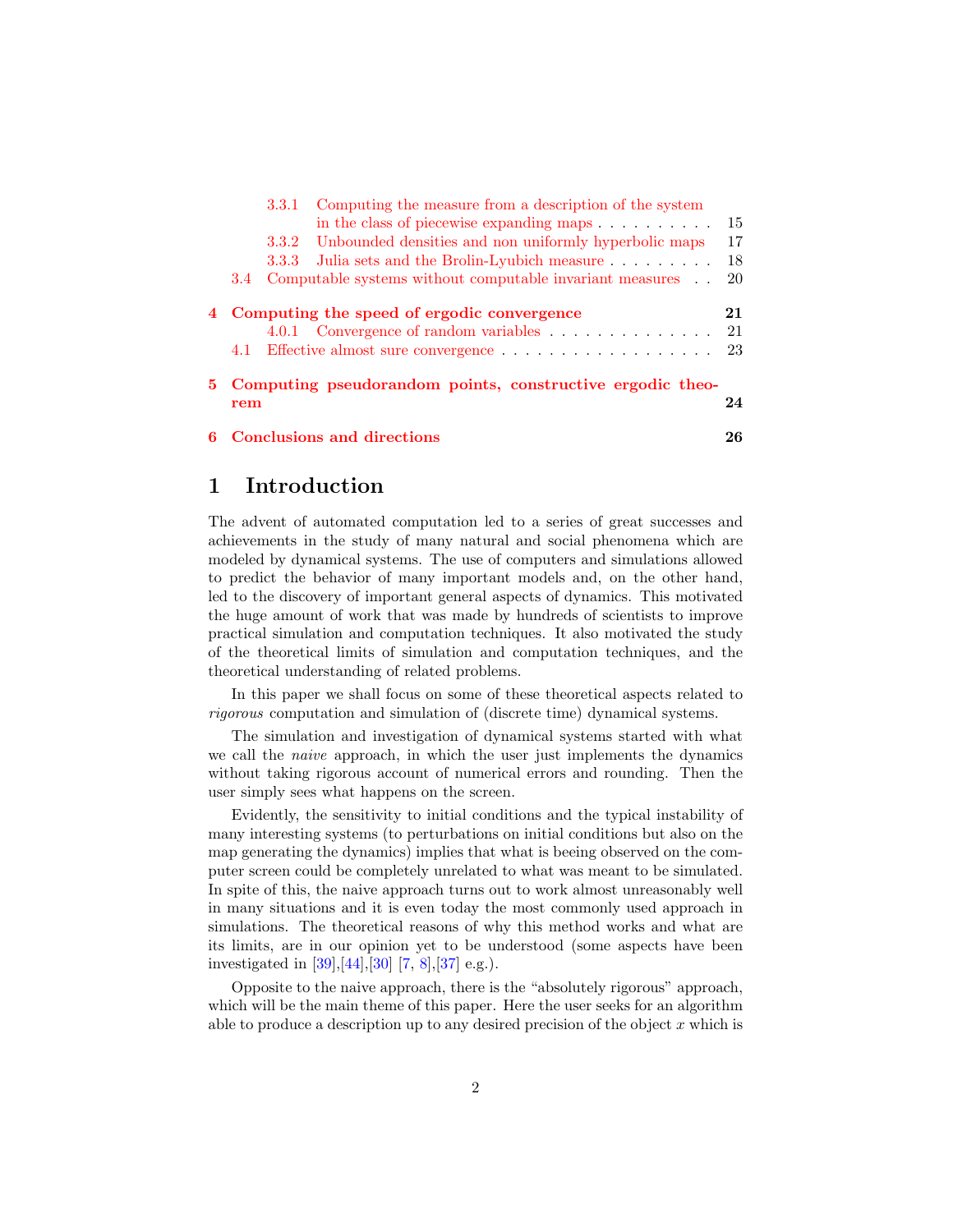meant to be computed. In case such an algorithm exits, we say that the object x is computable (suitable precise definitions will be given below).

For example, in this approach the constant  $e$  is a computable number because there is an algorithm that is able to produce a rational approximation of e at any given accuracy (for instance by finding the right m and calculating  $\sum_{1}^{m} \frac{1}{n!}$ such that the error is smaller than requested).

In an "absolutely rigorous" simulation (computation), both the initial point (or initial distribution) and the transition map are supposed to be computable, and the question arises if interesting objects related to the dynamics (e.g. invariant sets or invariant measures) can be computed from the description of the system (or perhaps by using some additional information).

In this paper we shall survey a number of results related to these computational aspects, some of which are updated with new information. We will see that in many cases the objects of interest can indeed be computed, but there are some subtleties, and cases where the interesting objects cannot be computed from the description of the system, or cannot be computed at all. In other words, these results provide theoretical limits to such computations. In particular, we shall recall some examples where this non-computability phenomenon appears, in the case of invariant measures and Julia sets.

Computing invariant measures. An important fact motivating the study of the statistical properties of dynamical systems is that the pointwise long term prediction of a chaotic system is not possible, whereas, in many cases, the estimation or forecasting of averages and other long term statistical properties is. This forecasting procedure, often corresponds in mathematical terms to the computation of invariant measures or to the estimation of some of their properties – measures contain information on the statistical behavior of the system  $(X, T)$  and on the potential behavior of averages of observables along typical trajectories of the system (see Section 3).

An invariant measure is a Borel probability measure  $\mu$  on X such that for each measurable set A it holds that  $\mu(A) = \mu(T^{-1}(A))$ . They represent equilibrium states, in the sense that probabilities of events do not change in time.

To rigorously compute an invariant measure means to find an algorithm which is able to output a description of the measure (for example an approximation of the measure made by a combination of delta measures placed on "rational" points) up to any prescribed precision.

We remark that once an interesting invariant measure is computed, this information is useful for the computation of other dynamical properties: Lyapunov exponents, entropy, escape rates, etc... For example, in dimension one, once an ergodic invariant measure  $\mu$  has been approximated, the Lyapunov exponent  $\lambda_{\mu}$ can be estimated using the formula  $\lambda_{\mu} = \int_0^1 \log_2 T' d\mu$ , where T' denotes the derivative of the map generating the dynamics. In higher dimensions, similar techniques can be applied (see e.g. [22] for more examples of derivation of dynamical quantities from the computation of the invariant measure and similar objects).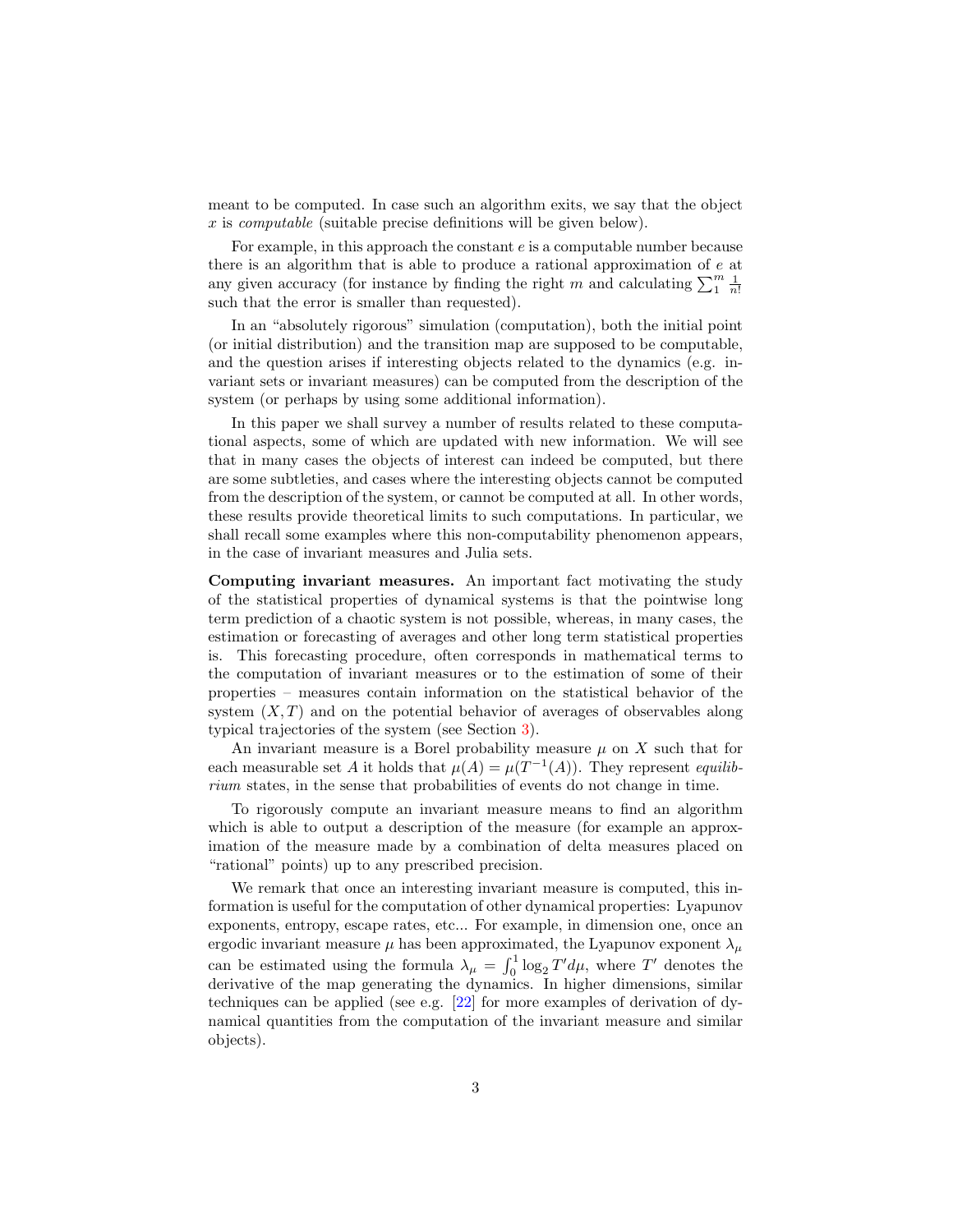Before giving more details about the computation of invariant measures, we remark that, since there are only countably many "algorithms" (computer programs), whatever we mean by "approximating a measure by an algorithm"would imply that only countable many measures can be computed. In general, however, a dynamical system may have uncountably many invariant measures (usually an infinite dimensional set). So, a priori most of them will not be algorithmically describable. This is not a serious problem because we should put our attention on the most meaningful ones. An important part of the theory of dynamical systems is indeed devoted to the understanding of physically relevant invariant measures. Informally speaking, these are measures which represent the asymptotic statistical behavior of many (positive Lebesgue measure) initial conditions (see Section 3 for more details).

The existence and uniqueness of physical measures is a widely studied problem (see [51]), which has been solved for some important classes of dynamical systems. These measures are some of the good candidates to be computed. Other measures of particular interest in certain cases, as we shall see below, are the maximal entropy ones.

The computation of interesting invariant measures (in more or less rigorous ways) is the main goal of a significant part of the literature related to computation in dynamics. An important role here is played by the transfer operator induced by the dynamics. Indeed, the map  $T$  defining the dynamics, induces a transition map  $L<sub>T</sub>$  on the space of probability measures over  $X$ ,  $L_T: PM(X) \to PM(X)$ .  $L_T$  is called the transfer operator associated to T (definition and basic results about this are recalled in Section 3). Invariant measures are fixed points of this operator. The main part of the methods which are used to compute invariant measures deals with suitable finite dimensional approximations of this operator. In Section 3 we will review briefly some of these methods, and give some references. We then consider the problem from the abstract point of view mentioned above, and give some general results on rigorous computability of the physical invariant measure. In particular we will see that the transfer operator is computable up to any approximation in a general context (see Thm  $16$ ). The corresponding invariant measure is computable, provided we are able to give a description of a space of "regular" measures where the physical invariant measure is the only invariant one (see Thm 17 and following corollaries).

We will also show how the measure can be obtained from a description of the system in a class of examples (piecewise expanding maps) by using the Lasota-Yorke inequality.

Rational transformations of the Riemann Sphere are another interesting class where our methods can be applied. These complex dynamics are very well studied in the literature, and enormous attention has been addressed to the Julia sets associated to them, which have emerged as the most studied examples of fractal sets generated by a dynamical system. One of the reasons for their popularity is the beauty of the computer-generated images of such sets. The algorithms used to draw these pictures vary; the na¨ıve approach in this case works by iterating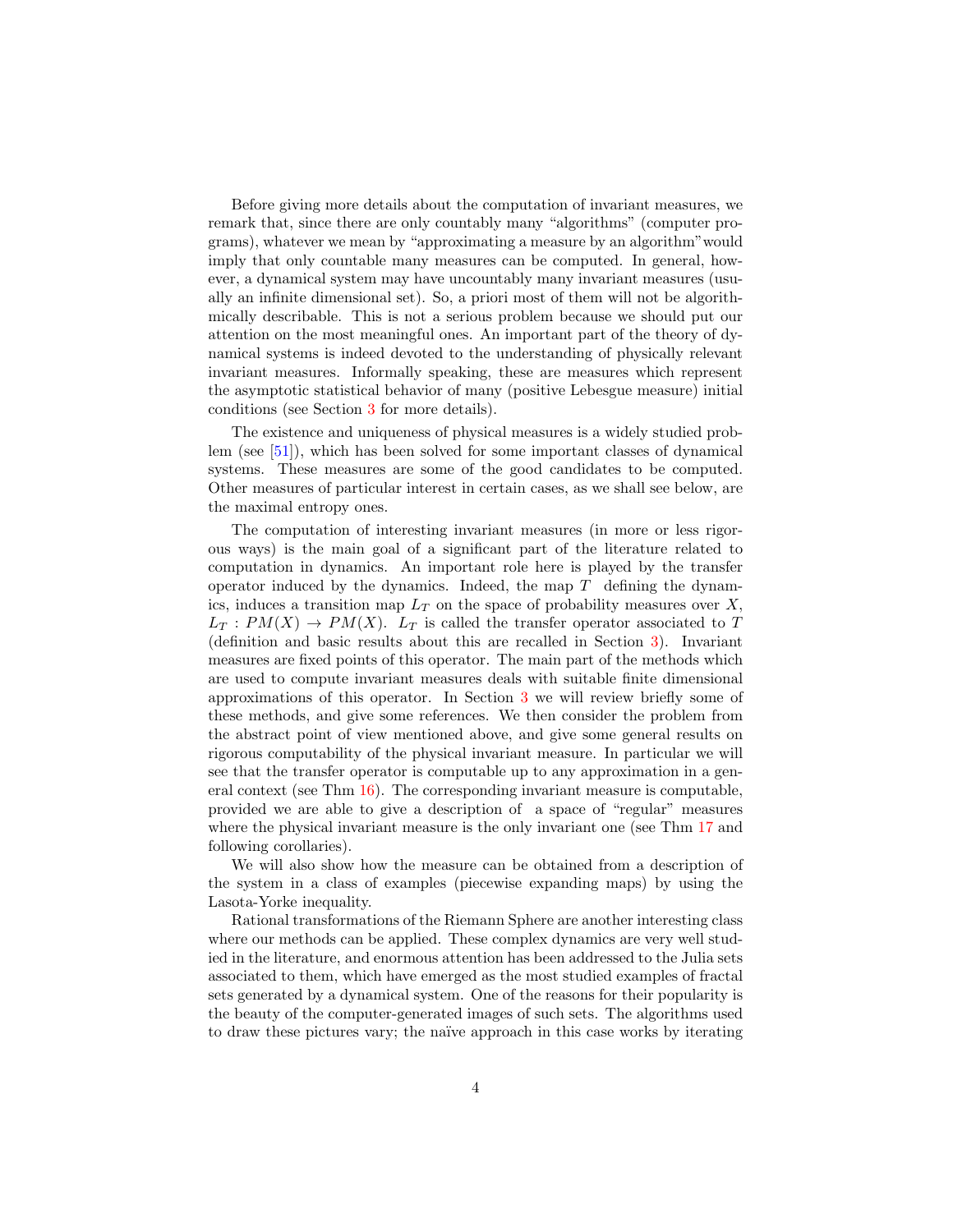the center of a pixel to determine if it lies in the Julia set. There exists also more sophisticated algorithms (using classical complex analysis, see [45]) which work quite well for many examples, but it is well known that in some particular cases computation time will grow very rapidly with increase of the resolution. Moreover, there are examples, even in the family of quadratic polynomials, where no satisfactory pictures of the Julia set exist.

In the rigorous approach, a set is computable if, roughly speaking, its image can be generated by a computer with an arbitrary precision. Under this notion of computability, the question arise if Julia sets are always computable. In a series of papers  $([5, 4, 12, 13])$  it was shown that even though in many cases (hyperbolic, parabolic) the Julia set is indeed computable, there exists quadratic polynomials which are computable (again, in the sense that all the trajectories can be approximated by an algorithm at any desired accuracy), and yet the Julia set is not.

So we can not simulate the set of limits points on which the chaotic dynamics takes place, but, what about the statistical distribution? In fact, it was shown by Brolin and Luybich that there exists a unique invariant measure which maximizes entropy, and that this measure is supported on the Julia set. The question of whether this measure can be computed has been recently solved in [6], where it is proved that the Brolin-Lyubich measure is always computable. So that even if we can not visualize the Julia set as a spatial object, we can approximate its distribution at any finite precision. In Section 3.3 we shall briefly review the mentioned results on uncomputability of Julia sets, and explain how our method can be applied to show computability of the Brolin-Lyubich measure.

After such general statements one could conjecture that all computable dynamical systems should always have a computable invariant measure. We will see that, perhaps surprisingly, this is not true. Not all computable systems (the dynamics can be computed up to any prescribed approximation) have computable invariant measures (see Section 3.4). The existence of such examples reveals some subtleties in the computation of invariant measures.

Finally, to further motivate these results, we remark that from a technical point of view, computability of the considered invariant measure is a requirement in several results establishing connections between computation, probability, randomness and pseudo-randomness (see Section 5 and e.g. [3, 24, 25, 26])

#### Computing the speed of convergence and pseudorandom points.

For several questions in ergodic theory the knowledge of the speed of convergence to ergodic behavior is important to deduce other practical consequences. In the computational framework, the question turns out to be the effective estimation of the speed of convergence in the ergodic theorems<sup>1</sup>. From the numerical-practical point of view this has been done in some classes of systems, having a spectral gap for example. In this case a suitable approximation of the transfer operator allows to compute the rate of decay of correlations [23][40] and from this, other rates of convergence can be easily deduced.

<sup>&</sup>lt;sup>1</sup>Find a N such that  $\frac{1}{n} \sum f \circ T^n$  differs from  $\int f d\mu$  less than a given error for each  $n \ge \infty$ , in some sense.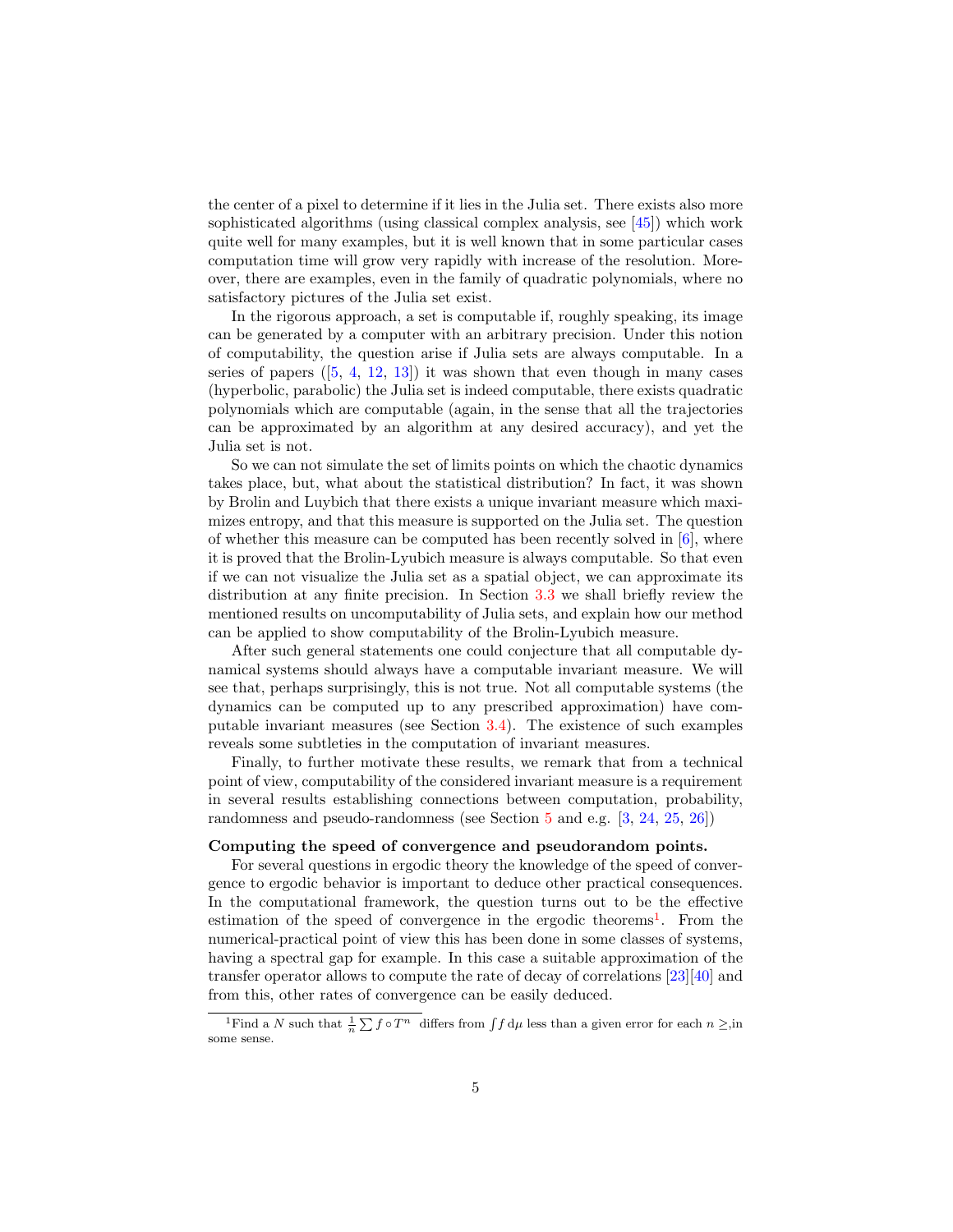Other classes of systems could be treated joining the above spectral approach, with combinatorial constructions (towers, see [41] e.g.), but the general case need a different approach.

In  $[2]$  it was shown that much more in general, if the system can be described effectively, then the rate of convergence in the pointwise ergodic theorem can be effectively estimated (not only the asymptotical speed, but explicit estimates on the error).

We give in section 4 a very short proof of a statement of this kind (see Theorem 39 ) for ergodic systems, and show some consequences. Among these, a constructive version of pointwise ergodic theorem. If the system is computable (in some wide sense that will be described), then it is possible to compute points having typical statistical behavior. Such points could hence be called pseudorandom points of the system (see Section 5).

Since the computer can only handle computable initial conditions, any simulation can start only from these points. Pseudorandom initial conditions are hence in principle the good points where to start a simulation.

We remark that it is widely believed that naive computer simulations very often produce correct statistical behavior. The evidence is mostly heuristic. Most arguments are based on the various "shadowing" results (see e.g. [35] chapter 18). In this kind of approach (different from ours), it is possible to prove that in a suitable system every pseudo-trajectory (as the ones which are obtained in simulations with some computation error) is close to a real trajectory of the system. However, even if we know that what we see in a simulation is near to some real trajectory, we do not know if this real trajectory is typical in some sense. Another limitation of this approach is that shadowing results hold only in systems having some strong hyperbolicity, while many physically interesting systems are not like this. In our approach we consider real trajectories instead of "pseudo" ones and we ask if there exists computable points which behaves as a typical point of the dynamics.

Acknowledgement 1 We would like to thank The Abdus Salam International Centre for Theoretical Physics (Trieste, IT) for support and hospitality during this research.

## 2 Computability on metric spaces

To have formal results and precise assumptions on the computability (up to any given error) of continuous objects, we first need to introduce some concepts. In particular, we shall introduce recursive versions of open and compact sets, and characterize the functions which are well suited to operate with those sets (computable functions). In this section, we try to explain this theory as simple and self contained as possible. Other details and different approaches to the subject can be found in the introductory texts  $[9]$  and  $[50]$ .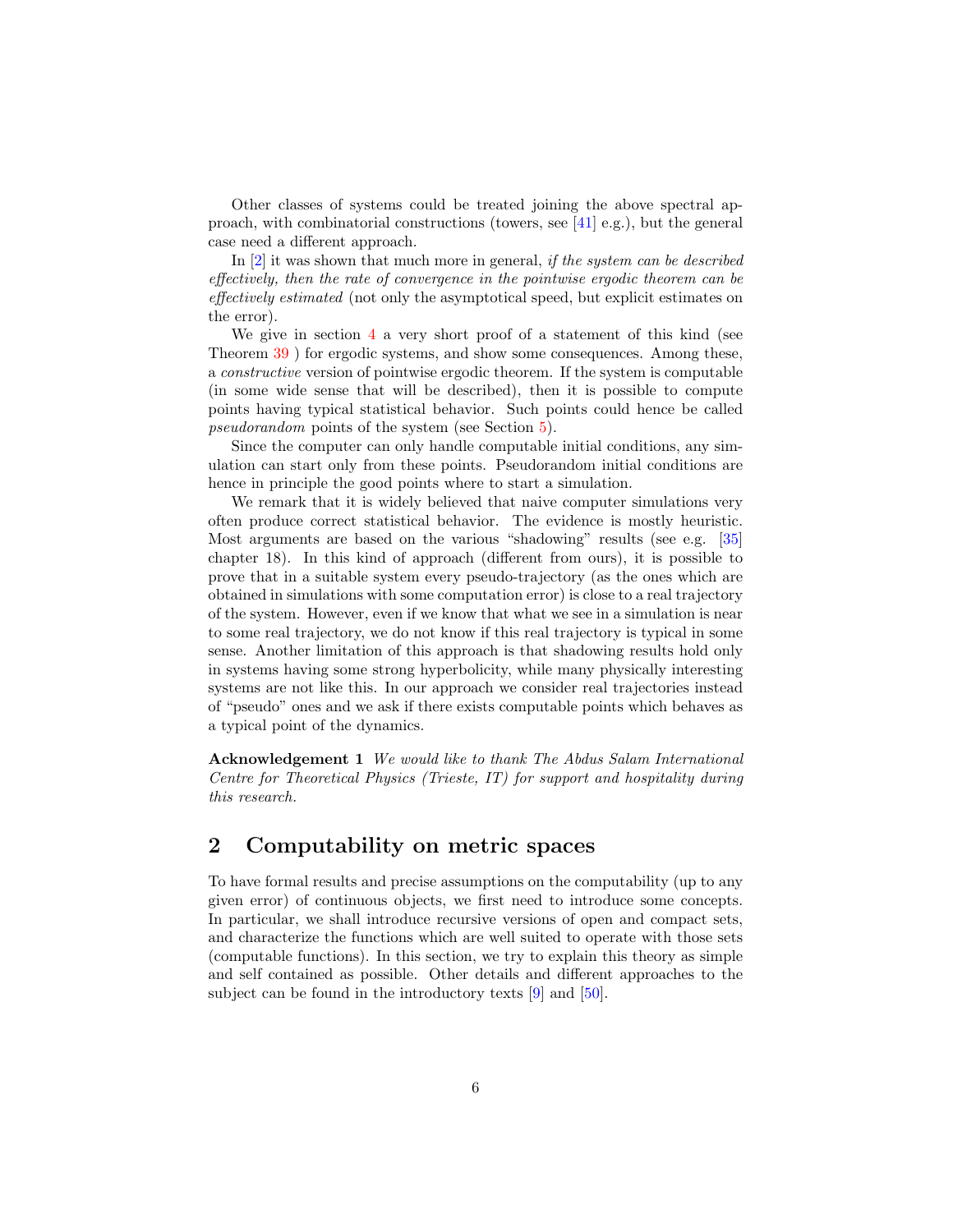#### 2.1 Computability

The starting point of recursion theory was the introduction of a mathematical definition making precise the intuitive notions of algorithmic or effective procedure on symbolic objects. Several different formalizations have been independently proposed (by Church, Kleene, Turing, Post, Markov...) in the 30's. They all turned out to be be equivalent: they compute the same functions from N to N. The class of functions thus defined is now called the class of recursive functions. As an algorithm is allowed to run forever on an input, these functions may be partial, i.e. not defined everywhere. The domain of a recursive function is the set of inputs on which the algorithm eventually halts. A recursive function whose domain is  $N$  is said to be *total*.

We now recall an important concept from recursion theory. A set  $E \subseteq \mathbb{N}$ is said to be *recursively enumerable*  $(r.e.)$  if there is a (partial or total) recursive function  $\varphi : \mathbb{N} \to \mathbb{N}$  enumerating E, that is  $E = {\varphi(n) : n \in \mathbb{N}}$ . If  $E \neq \emptyset$ ,  $\varphi$  can be effectively converted into a total recursive function  $\psi$  which enumerates the same set E.

#### 2.2 Algorithms and uniform algorithms

Strictly speaking, recursive functions only work on natural numbers. However, this can be extended to the objects (thought as "finite" objects) of any countable collection, once a numbering of its elements has been chosen. We will use the word *algorithm* instead of *recursive function* when the inputs or outputs are interpreted as finite objects. The operative power of algorithms on the objects of such a numbered set obviously depends on what can be effectively recovered from their numbers.

More precisely, let  $X$  and  $Y$  be numbered sets such that the numbering of X is injective (it is then a bijection between  $\mathbb N$  and X). Then any *recursive* function  $\varphi : \mathbb{N} \to \mathbb{N}$  induces an algorithm  $\mathcal{A} : X \to Y$ . The particular case  $X = \mathbb{N}$  will be much used.

For instance, the set Q of rational numbers can be injectively numbered  $\mathbb{Q} = \{q_0, q_1, \ldots\}$  in an *effective* way: the number i of a rational  $a/b$  can be computed from  $a$  and  $b$ , and vice versa. We fix such a numbering: from now on the rational number with number  $i$  will be denoted by  $q_i$ .

Now, let us consider computability notions on the set  $\mathbb R$  of real numbers.

**Definition 2** Let x be a real number. We say that:

- x is lower semi-computable if the set  $\{i \in \mathbb{N} : q_i < x\}$  is r.e.
- x is upper semi-computable if the set  $\{i \in \mathbb{N} : q_i > x\}$  is r.e.
- $x$  is computable if it is lower and upper semi-computable.

It is worth noticing that a real number is computable if and only if there exists an algorithmic enumeration of a sequence of rational numbers converging exponentially fast to  $x$ . That is: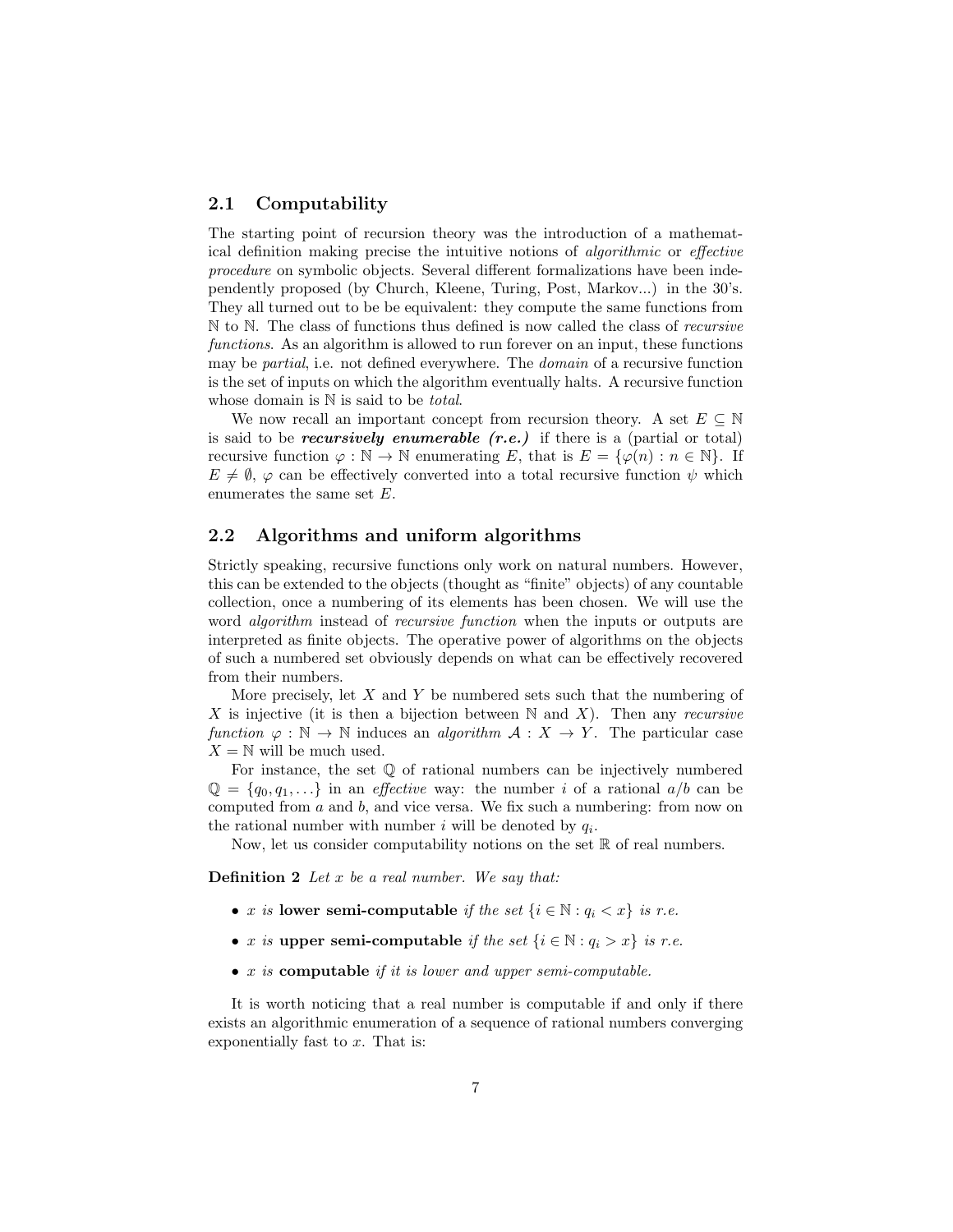**Proposition 3** A real number is **computable** if there is an algorithm  $A : \mathbb{N} \rightarrow$  $\mathbb Q$  such that  $|\mathcal A(n)-x|\leq 2^{-n}$  for all n.

We remark that the notion of computable real number was already introduced (in a different but equivalent way) by Turing in [47].

Uniformity. Algorithms can be used to define computability notions on many classes of mathematical objects. The precise definitions will be particular to each class of objects, but they will always follow the following scheme:

An object  $O$  is *computable* if there is an algorithm

$$
\mathcal{A}:X\to Y
$$

which computes  $O$  in some way.

Each computability notion comes with a uniform version. Let  $(O_i)_{i\in\mathbb{N}}$  be a sequence of computable objects:

 $O_i$  is computable **uniformly in i** if there is an algorithm

$$
\mathcal{A}: \mathbb{N} \times X \to Y
$$

such that for all  $i, \mathcal{A}_i := \mathcal{A}(i, \cdot) : X \to Y$  computes  $O_i$ .

For instance, the elements of a sequence of real numbers  $(x_i)_{i\in\mathbb{N}}$  are uniformly computable if there is a algorithm  $\mathcal{A}: \mathbb{N} \times \mathbb{N} \to \mathbb{Q}$  such that  $|\mathcal{A}(i, n) - x_i| \leq 2^{-n}$ for all  $i, n$ .

In other words a set of objects is computable uniformly with respect to some index if they can be computed with a "single" algorithm starting from the value of the index.

In each particular case, the computability notion may take a particular name: computable, recursive, effective, r.e., etc. so the term "computable" used above shall be replaced.

### 2.3 Computable metric spaces

A computable metric space is a metric space with an additional structure allowing to interpret input and output of algorithms as points of the metric space. This is done in the following way: there is a dense subset (called ideal points) such that each point of the set is identified with a natural number. The choice of this set is compatible with the metric, in the sense that the distance between two such points is computable up to any precision by an algorithm getting the names of the points as input. Using these simple assumptions many constructions on metric spaces can be implemented by algorithms.

**Definition 4** A computable metric space (CMS) is a triple  $\mathcal{X} = (X, d, S)$ , where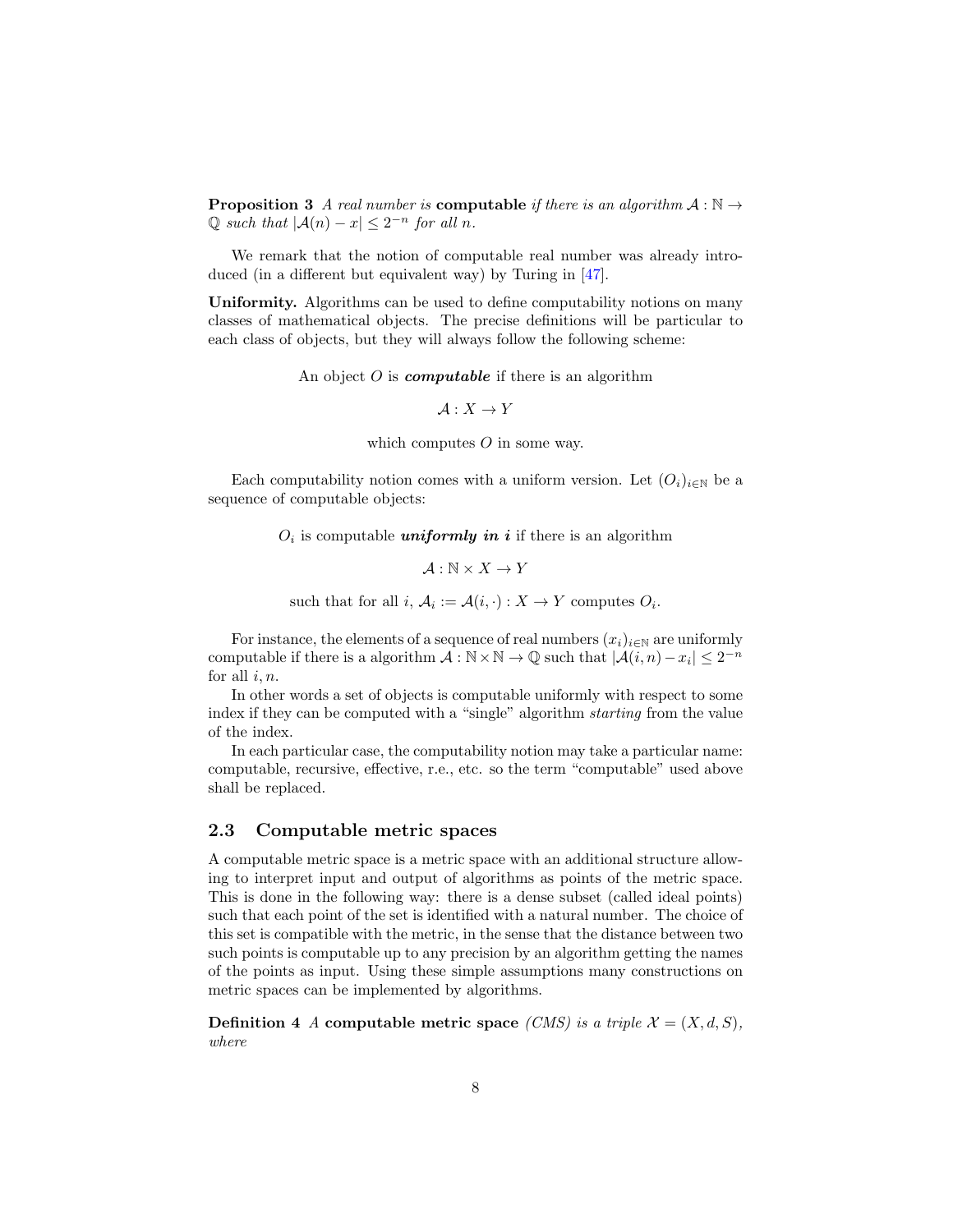- (i)  $(X, d)$  is a separable metric space.
- (ii)  $S = \{s_i\}_{i \in \mathbb{N}}$  is a dense, numbered, subset of X called the set of **ideal** points.
- (iii) The distances between ideal points  $d(s_i, s_j)$  are all computable, uniformly in i, j (there is an algorithm  $\mathcal{A}: \mathbb{N}^3 \to \mathbb{Q}$  such that  $|\mathcal{A}(i,j,n)-d(s_i,s_j)| <$  $2^{-n}$ ).

Point (iii) says that the information that can be recovered from the numbers of the numbered set  $S$  is their mutual distances.

The algorithms involved in the following definitions (up to Definition 9) are assumed to be total.

**Definition 5** We say that in a metric space  $(X, d)$ , a sequence of points  $(x_n)_{n \in \mathbb{N}}$ converges recursively to a point x if there is an algorithm  $D: \mathbb{Q} \to \mathbb{N}$  such that  $d(x_n, x) \leq \epsilon$  for all  $n \geq D(\epsilon)$ .

**Definition 6** A point  $x \in X$  is said to be **computable** if there is an algorithm  $\mathcal{A}: \mathbb{N} \to S$  such that  $(\mathcal{A}(n))_{n \in \mathbb{N}}$  converges recursively to x.

We define the set of *ideal balls* to be  $\mathcal{B} := \{B(s_i, q_j) : s_i \in S, 0 < q_j \in \mathbb{Q}\}\$ where  $B(x, r) = \{y \in X : d(x, y) < r\}$  is an open ball. We fix a numbering  $\mathcal{B} = \{B_0, B_1, \ldots\}$  which makes the number of a ball effectively computable from its center and radius and vice versa.  $\beta$  is a countable basis of the topology.

**Definition 7 (Effective open sets)** We say that an open set  $U$  is effective if there is an algorithm  $A : \mathbb{N} \to \mathcal{B}$  such that  $U = \bigcup_n \mathcal{A}(n)$ .

Observe that an algorithm which diverges on each input  $n$  enumerates the empty set, which is then an effective open set. Sequences of uniformly effective open sets are naturally defined. Moreover, if  $(U_i)_{i\in\mathbb{N}}$  is a sequence of uniformly effective open sets, then  $\bigcup_i U_i$  is an effective open set.

Definition 8 (Effective  $G_{\delta}$ -set) An effective  $G_{\delta}$ -set is an intersection of a sequence of uniformly effective open sets.

Obviously, an uniform intersection of effective  $G_{\delta}$ -sets is also an effective  $G_{\delta}$ -set.

Let  $(X, S_X = \{s_1^X, s_2^X, ...\}, d_X)$  and  $(Y, S_Y = \{s_1^Y, s_2^Y, ...\}, d_Y)$  be computable metric spaces. Let also  $B_i^X$  and  $B_i^Y$  be enumerations of the ideal balls in X and Y. A computable function  $X \to Y$  is a function whose behavior can be computed by an algorithm up to any precision. For this it is sufficient that the pre-image of each ideal ball can be effectively enumerated by an algorithm.

Definition 9 (Computable Functions) A function  $T : X \rightarrow Y$  is computable if  $T^{-1}(B_i^Y)$  is an effective open set, uniformly in i. That is, there is an algorithm  $\mathcal{A}: \mathbb{N} \times \mathbb{N} \to \mathcal{B}^X$  such that  $T^{-1}(B_i^Y) = \bigcup_n \mathcal{A}(i,n)$  for all i.

A function  $T : X \to Y$  is **computable on**  $D \subseteq X$  if there are uniformly effective open sets  $U_i$  such that  $T^{-1}(B_i^Y) \cap D = U_i \cap D$ .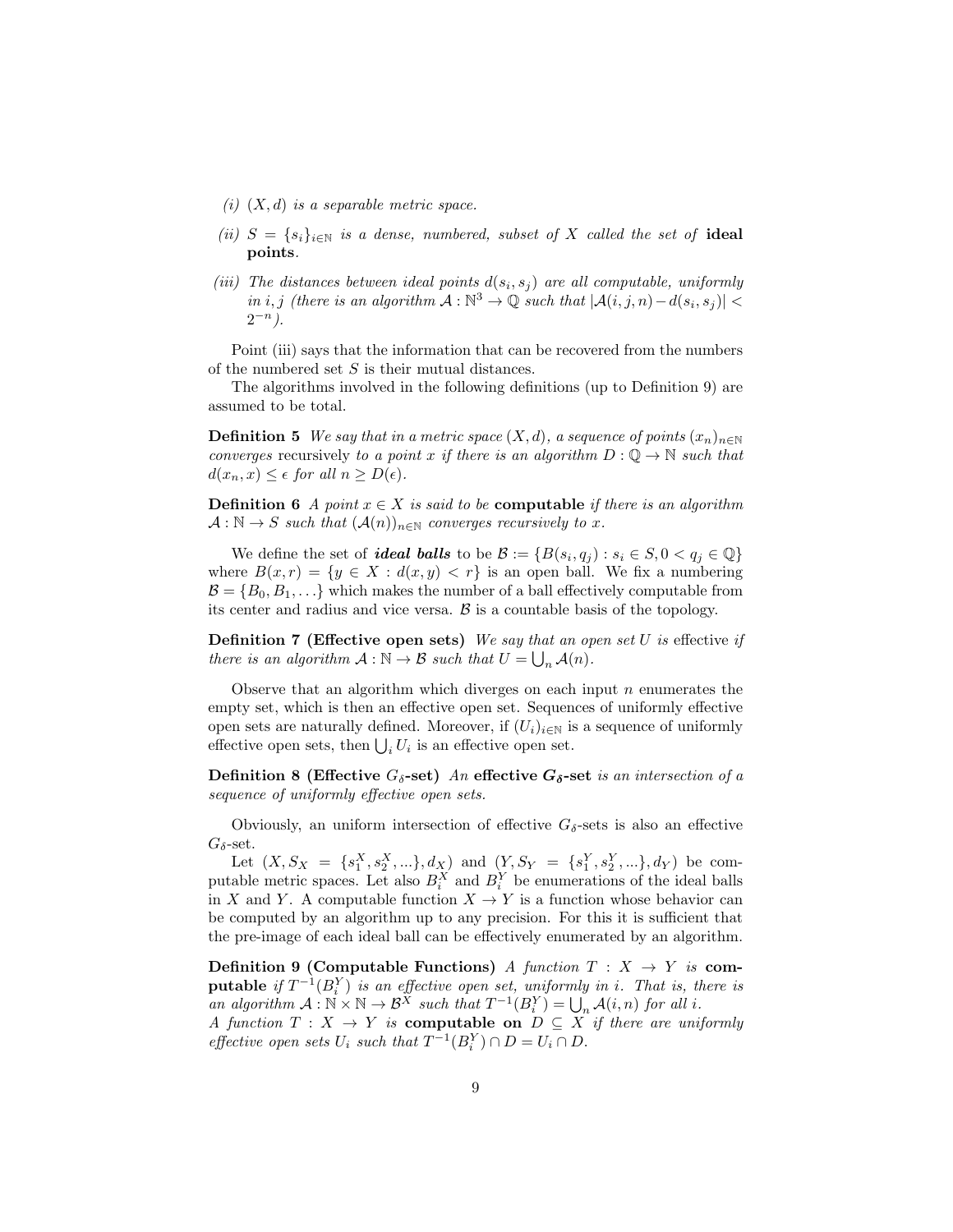**Remark 10** Intuitively, a function  $T$  is computable (on some domain  $D$ ) if there is a computer program which computes  $T(x)$  (for  $x \in D$ ) in the following sense: on input  $\epsilon > 0$ , the program, along its run, asks the user for approximations of x, and eventually halts and outputs an ideal point  $s \in Y$  satisfying  $d(T(x), s) < \epsilon$ . This idea can be formalized, using for example the notion of oracle computation. The resulting notion coincides with the one given in the previous definitions.

Recursive compactness is an assumption which will be needed in the following. Roughly, a compact set is recursively compact if the fact that it is covered by a finite collection of ideal balls can be tested algorithmically (for equivalence with the  $\epsilon$ -net approach and other properties of recursively compact set see [27].

**Definition 11** A set  $K \subseteq X$  is recursively compact if it is compact and there is a recursive function  $\varphi : \mathbb{N}^* \to \mathbb{N}$  such that  $\varphi(i_1, \ldots, i_p)$  halts if and only if  $(B_{i_1}, \ldots, B_{i_p})$  is a covering of K.

## 3 Computability of invariant measures

#### 3.1 Invariant measures and statistical properties

Let X be a metric space,  $T : X \to X$  a Borel measurable map and  $\mu$  a Tinvariant Borel probability measure. A set A is called T-invariant if  $T^{-1}(A)$  = A (mod 0). The system  $(X, T, \mu)$  is said to be ergodic if each T-invariant set has total or null measure. In such systems the famous Birkhoff ergodic theorem says that time averages computed along  $\mu$ -typical orbits coincides with space average with respect to  $\mu$ . More precisely, for any  $f \in L^1(X, \mu)$  it holds

$$
\lim_{n \to \infty} \frac{S_n^f(x)}{n} = \int f \, \mathrm{d}\mu,\tag{1}
$$

for  $\mu$  almost each  $x$ , where  $S_n^f = f + f \circ T + \ldots + f \circ T^{n-1}$ .

This shows that in an ergodic system, the statistical behavior of observables, under typical realizations of the system is given by the average of the observable made with the invariant measure.

We say that a point  $x$  belongs to the basin of attraction of an invariant measure  $\mu$  if (1) holds at x for each bounded continuous f. In case X is a manifold (possibly with boundary), a physical measure is an invariant measure whose basin of attraction has positive Lebesgue measure (for more details and a general survey see [51]). Computation of such measures will be the main subject of the first part of this section.

#### 3.1.1 The transfer operator

A function T between metric spaces naturally induces a function  $L_T$  between probability measure spaces. This function  $L_T$  is linear and is called transfer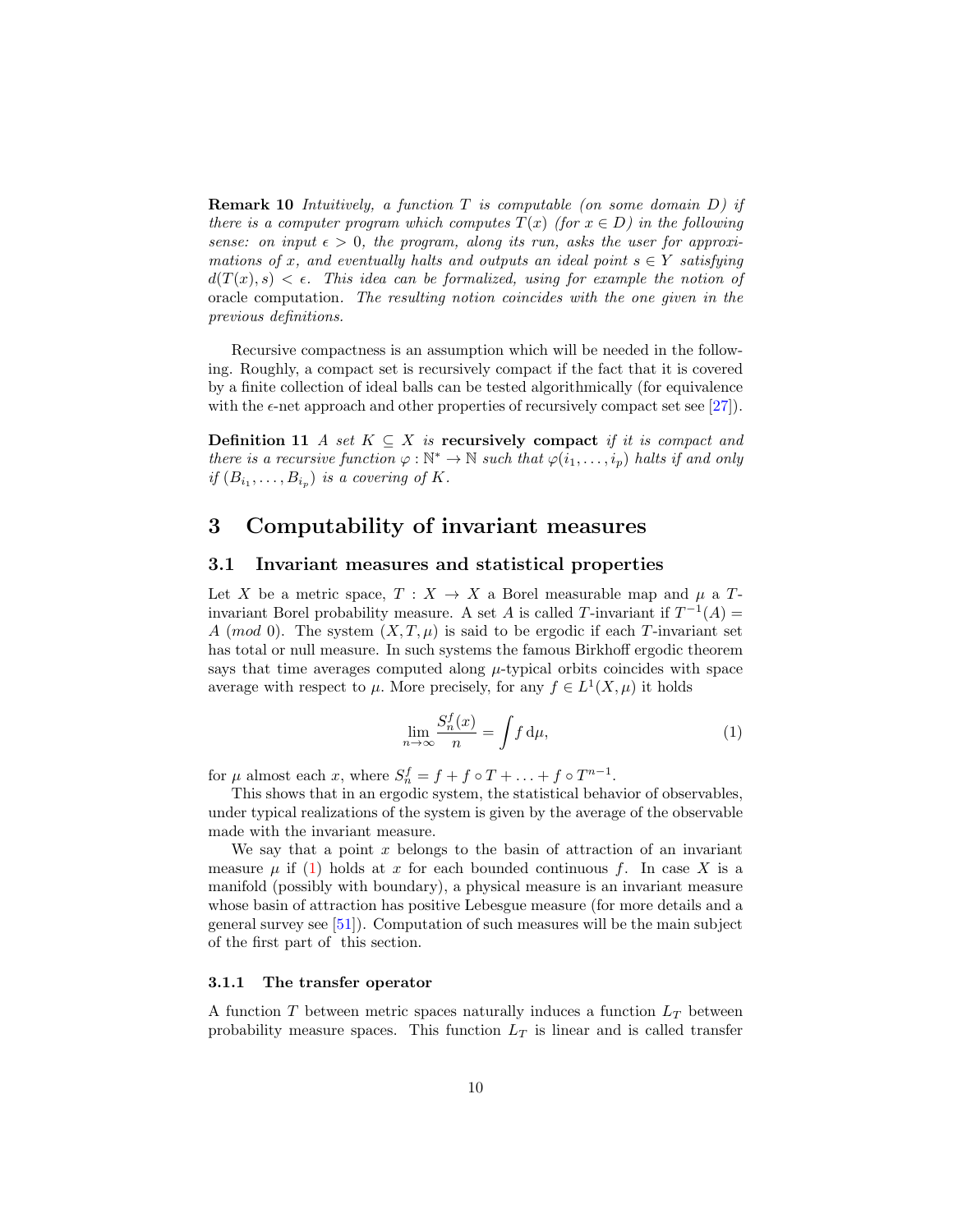operator (associated to  $T$ ). Measures which are invariant for  $T$  are fixed points of  $L_T$ .

Let us consider a computable metric space  $X$  and a measurable function  $T : X \to X$ . Let us also consider the space  $PM(X)$  of Borel probability measures on X.

Let us define the linear function  $L_T: PM(X) \to PM(X)$  by duality in the following way: if  $\mu \in PM(X)$  then  $L_T(\mu)$  is such that

$$
\int f \, \mathrm{d}L_T(\mu) = \int f \circ T \, \mathrm{d}\mu
$$

for each bounded continuous  $f$ .

The computation of invariant measures (and many other dynamical quantities) very often is done by computing the fixed points (and some other spectral information) of this operator in a suitable function space. The most applied and studied strategy is to find a suitable finite dimensional approximation of  $L_T$  (restricted to a suitable function space) so reducing the problem to the computation of the corresponding relevant eigenvectors of a finite matrix.

An example of this is done by discretizing the space  $X$  by a partition  $A_i$  and replacing the system by a (finite state) Markov Chain with transition probabilities

$$
P_{ij} = \frac{m(A_i \cap A_j)}{m(A_i)}
$$

where m is the Lebesgue measure on X (see e.g. [21][22][40]). Then, taking finer and finer partitions it is possible to obtain in some cases that the finite dimensional model will converge to the real one (and its natural invariant measure to the physical measure of the original system). In some cases there is an estimation for this speed of convergence (see eg. [22] for a discussion), but a rigorous bound on the error (and then a real rigorous computation) is known only in a few cases (piecewise expanding or expanding maps, see [40],[29]).

Similar approaches consists of applying a kind of Faedo-Galerkin approximation to the transfer operator by considering a complete Hilbert base of the function space and truncating the operator to the action on the first elements  $(see [49])$ .

Another approach is to consider a perturbation of the system by a small noise. The resulting transfer operator has a kernel. This operator can then be approximated by a finite dimensional one (again by the Faedo-Galerkin method for instance) and the relevant eigenvectors can be thus calculated (see e.g. [18][17]). This method is useful in cases where it is possible to prove that the physical measure of the original system can be obtained as the limit when the size of the noise tends to zero (this happens, for example, for uniformly hyperbolic systems).

Variations on the method of partitions are given in [19, 20], while in [43] a different method, fastly converging, based on periodic points is exploited for piecewise analytic Markov maps. Another strategy to face the problem of computation of invariant measures consist in following the way the measure  $\mu$  can be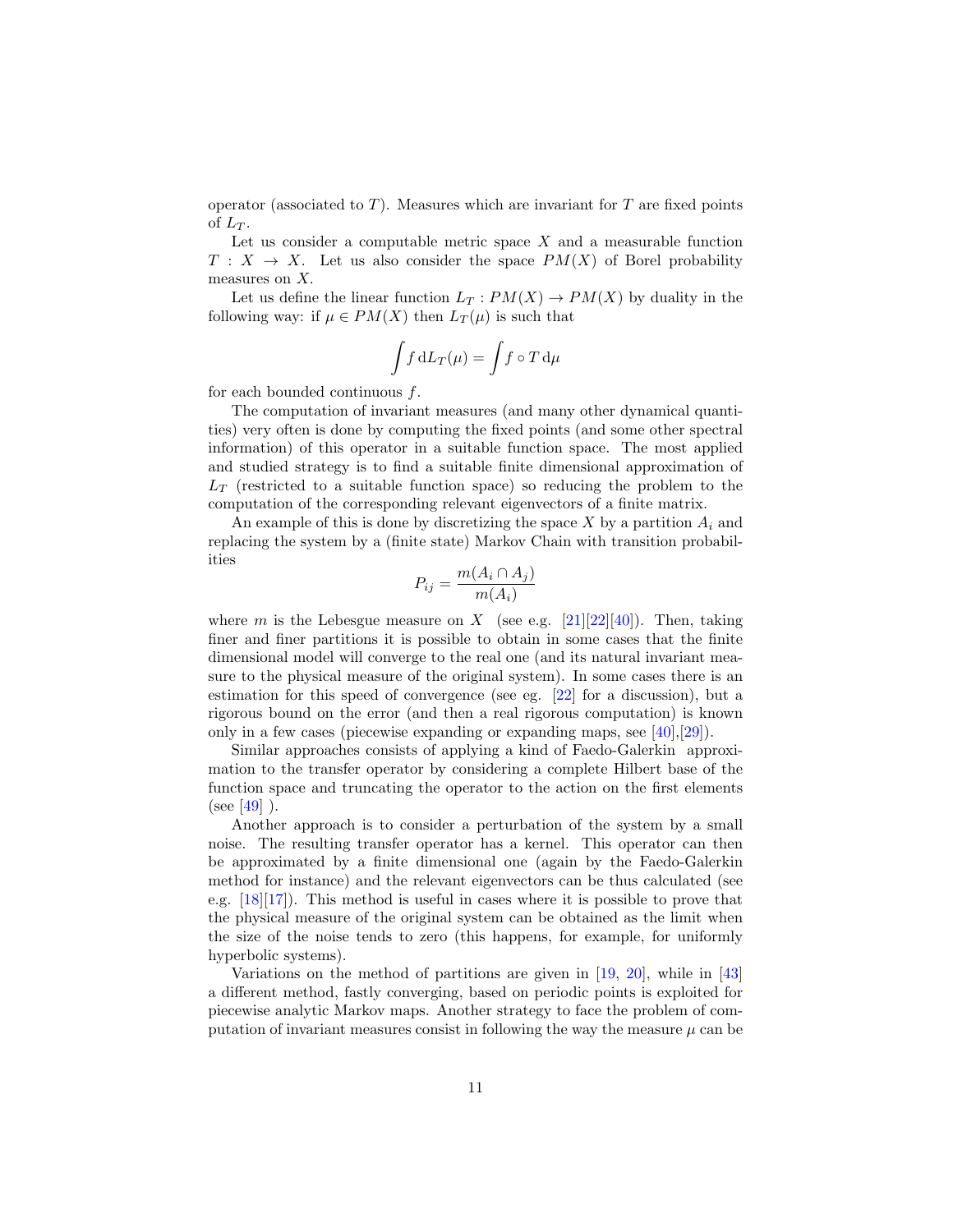constructed and check that each step can be realized in an effective way. In some interesting examples we can obtain the physical measure as limit of iterates of the Lebesgue measure  $\mu = \lim_{n \to \infty} L_T^n(m)$  (recall that m is the Lebesgue measure). To prove computability of  $\mu$  the main point is to explicitly estimate the speed of convergence to the limit. This sometimes can be done using techniques related to decay of correlations ([25]).

Concluding, if the goal is to rigorously compute an invariant measure, most of the results in modern literature are partial. Indeed, besides of being applied to restricted classes of systems, they usually need additional information in order to compute the measure. For example, the calculation of the finite dimensional approximations is often not done Turing-rigorously, or the rate of convergence of the approximations is computed up to some constants (depending on the system) which are not estimated.

In the remaining part of this section we present some general results, mainly from [27] and [6], and explain how they can be applied to rigorously compute invariant measures. These results have the advantage of being simple and quite general with all the needed assumptions made explicit. On the other hand, they are not well suited for a complexity (in time or space) analysis, so it is not clear if they can be implemented and used in practice.

The rigorous framework in which they are proved, however, allows to see them as a study about the theoretical limits of (Turing-)rigorous computation of invariant measures and, in fact, also negative results can be obtained. In particular, we present examples of computable systems having no computable invariant measures.

#### 3.2 Computability of measures

In this section we explain precisely what we mean by computing a measure, namely to have an algorithm able to approximate the measure by "simple measures" up to any desired accuracy.

Let us consider the space  $PM(X)$  of Borel probability measures over X. Let  $C_0(X)$  be the set of real-valued bounded continuous functions on X. We recall the notion of weak convergence of measures:

Definition 12  $\mu_n$  is said to be weakly convergent to  $\mu$  if  $\int f d\mu_n \to \int f d\mu$ for each  $f \in C_0(X)$ .

Let us introduce the Wasserstein-Kantorovich distance between measures. Let  $\mu_1$  and  $\mu_2$  be two probability measures on X and consider:

$$
W_1(\mu_1, \mu_2) = \sup_{f \in 1 - \text{Lip}(X)} \left| \int f d\mu_1 - \int f d\mu_2 \right|
$$

where  $1-\text{Lip}(X)$  is the space of functions on X having Lipschitz constant less than one. The distance  $W_1$  has the following useful properties

Proposition 13 (see [1] Prop 7.1.5)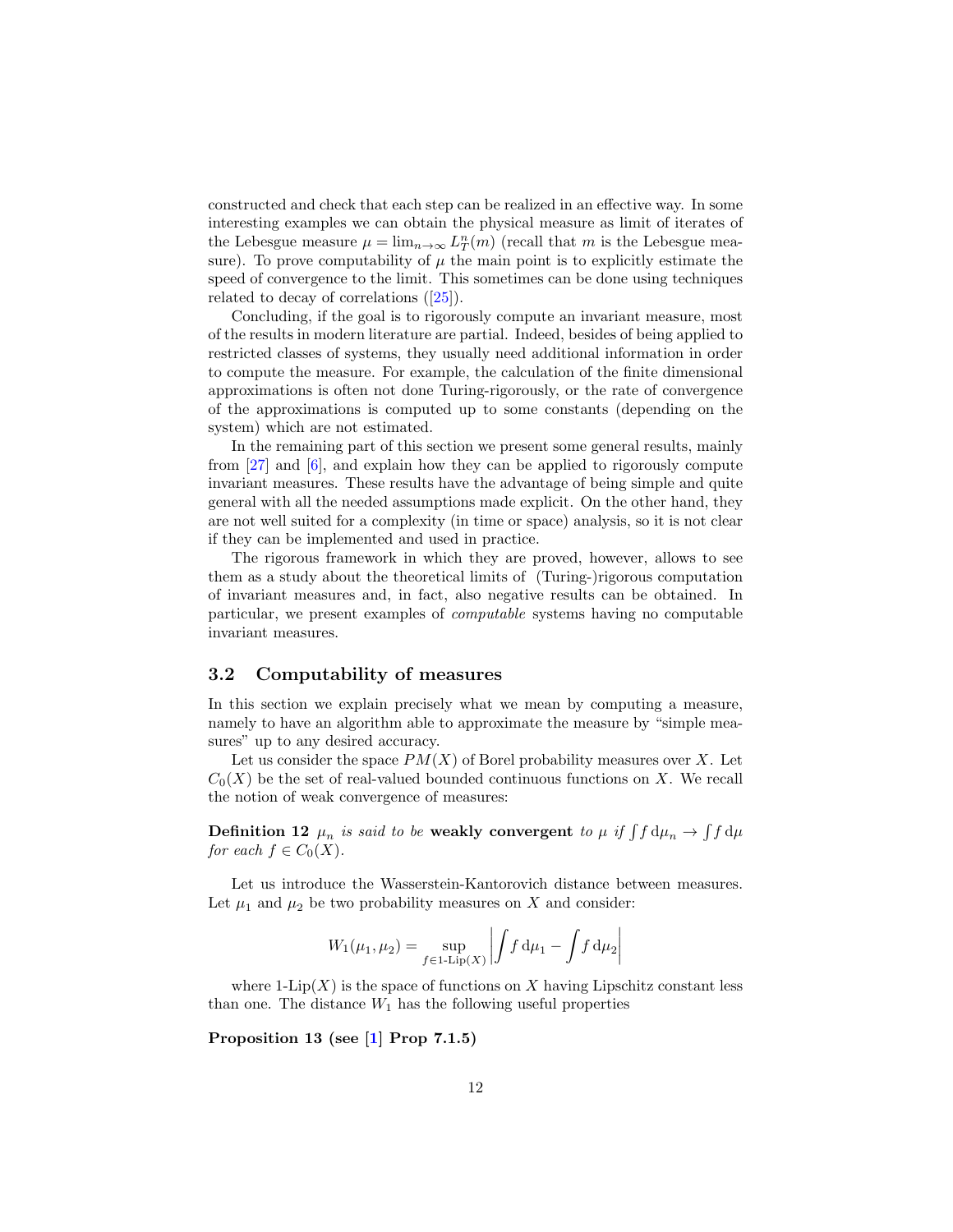- 1.  $W_1$  is a distance and if X is bounded, separable and complete, then  $PM(X)$ with this distance is a separable and complete metric space.
- 2. If X is bounded, a sequence is convergent in the  $W_1$  metric if and only if it is convergent for the weak topology.
- 3. If X is compact then  $PM(X)$  is compact with this metric.

Item (1) has an effective version:  $PM(X)$  inherits the computable metric structure of X. Indeed, given the set  $S_X$  of ideal points of X we can naturally define a set of ideal points  $S_{PM(X)}$  in  $PM(X)$  by considering finite rational convex combinations of the Dirac measures  $\delta_s$  supported on ideal points  $s \in S_X$ . This is a dense subset of  $PM(X)$ . The proof of the following proposition can be found in  $([33])$ .

**Proposition 14** If X is bounded, then  $(PM(X), W_1, S_{PM(X)})$  is a computable metric space.

A measure  $\mu$  is then computable if there is a sequence  $\mu_n \in S_{PM(X)}$  converging recursively fast to  $\mu$  in the  $W_1$  metric (and hence in the weak topology).

### 3.3 Computable invariant "regular" measures

Here we describe a general method to compute invariant measures, that can be applied in several situations. We start by illustrating the method in its simplest form, namely to show that

**Proposition 15** If a computable system  $T : X \to X$  is uniquely ergodic, then its invariant measure is computable.

Proof. The method is based on the following very simple and well-known fact: the singleton set  $\{x_0\}$  is recursively compact if and only if its unique element  $x_0$  is a computable point. The idea is then to show that the set  $\{\mu\} \subset PM(X)$ , where  $\mu$  is the unique invariant measure, is recursively compact. This is done in the following way: first we observe that the set of probability measures  $PM(X)$ is recursively compact (since X is). Second we observe that the set  $PM_T(X)^c$ of probability measures which are NOT invariant under  $T$  is recursively open (here it is essential that  $T$  is an everywhere computable map). Finally we use the general fact that a recursively compact set minus a recursively open set is always recursively compact. In our case:  $PM(X) - PM_T(X)^c = {\mu}$  is recursively compact, as was to be shown.

The obstructions to extend this idea to more general situations come from two main facts: (i) when the map  $T$  is not everywhere computable and then the set  $PM_T(X)$  of invariant measures is not (recursively) compact anymore and (ii) when the map T is not uniquely ergodic, the set  $PM_T(X)$  is not a singleton, and it therefore does not need to contain computable points (even if recursively compact).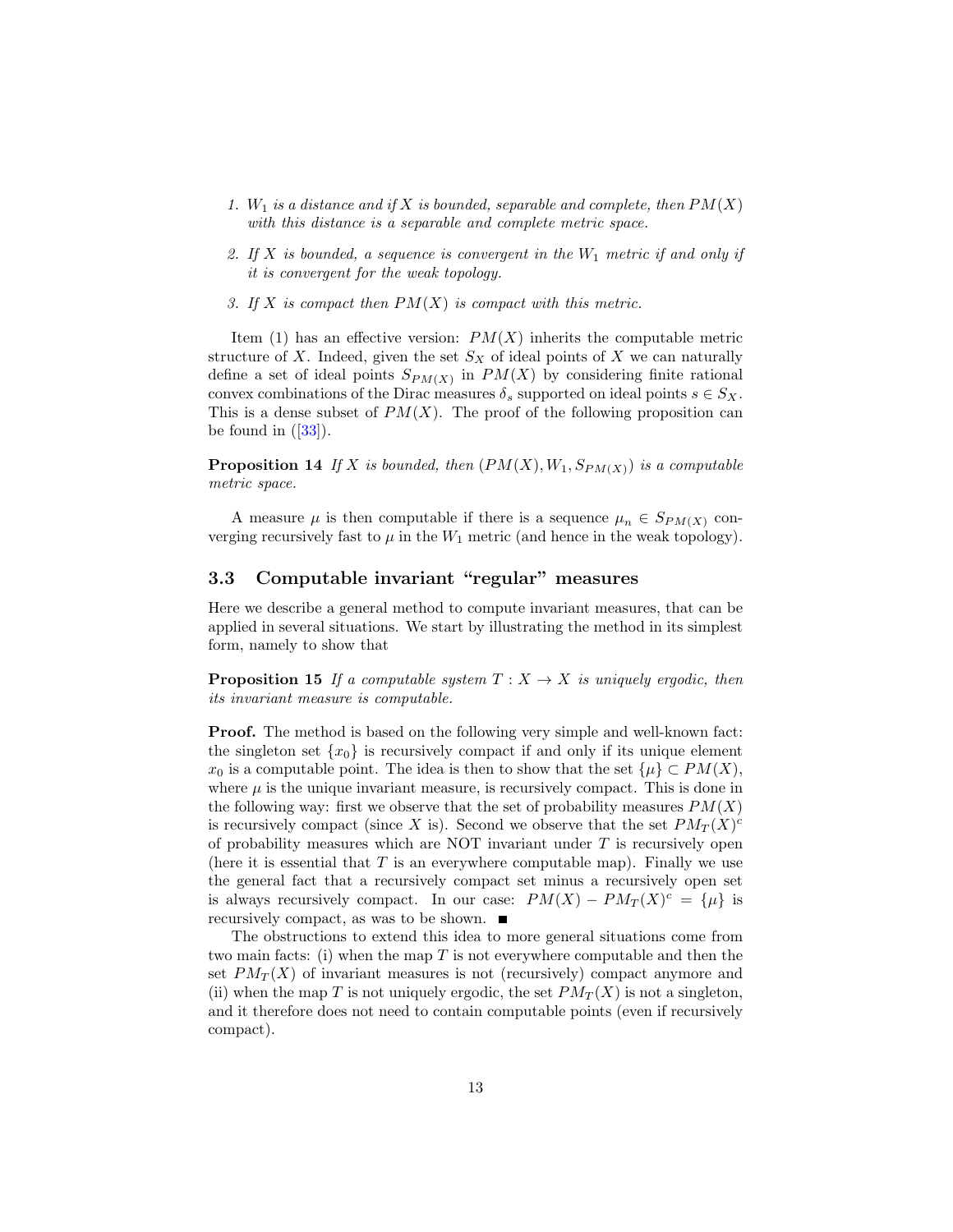To overcome these difficulties, we essentially need to find a different recursively compact condition which would allow us to separate a distinguished invariant measure from the rest, while making use of T only on its domain of computability.

In the following, we present a general result which sets the requirements in order to accomplish this task. It will be convenient to spell the principle in a more equation solving way, namely as an abstract theorem allowing the computation of isolated fixed points (see [27] Corollary 2.4.3) of maps computable on a suitable subset.

This result will be then applied to the transfer operator, and invariant measures will be found as fixed points that can be somehow distinguished by means of analytic or dynamical properties (as being physical or absolutely continuous, for example).

It will be therefore necessary to consider a space where the transfer operator is computable (this space hopefully will contain the distinguished invariant measure).

We remark that if T is not continuous then  $L_T$  is not necessarily continuous (this can be realized by applying  $L_T$  to some delta measure placed near a discontinuity point) and hence not computable. Still, we have that  $L_T$  is continuous (and its modulus of continuity is computable) at all measures  $\mu$  which are "far enough" from the discontinuity set  $D$ . This is technically expressed by the condition  $\mu(D) = 0$ .

**Proposition 16** Let X be a computable metric space and  $T : X \rightarrow X$  be a function which is computable on  $X \setminus D$ . Then  $L_T$  is computable on the set of measures

$$
PM_D(X) := \{ \mu \in PM(X) : \mu(D) = 0 \}.
$$
 (2)

From a practical point of view, this proposition provides sufficient conditions to rigorously approximate the transfer operator by an algorithm.

The above tools allow us to ensure the computability of  $L_T$  on a large class of measures and obtain in a way similar to Proposition 15:

**Theorem 17 ([27], Theorem 3.2)** Let X be a computable metric space and T a function which is computable on  $X \setminus D$ . Suppose there is a recursively compact set of probability measures  $V \subset PM(X)$  such that for every  $\mu \in V$ ,  $\mu(D) = 0$  holds. Then every invariant measure isolated in V is computable. Moreover the theorem is uniform: there is an algorithm which takes as inputs finite descriptions of T, V and an ideal ball in  $M(X)$  which isolates<sup>2</sup> an invariant measure  $\mu$ , and outputs a finite description of  $\mu$ .

**Remark 18** Notice that there is no computability condition on the set D. We also remark that unless T is uniquely ergodic, invariant measures are never isolated in  $PM(X)$ , so the task is to find a (recursively compact) condition that only a single invariant measure would satisfy.

<sup>&</sup>lt;sup>2</sup>If the invariant measure is unique in  $V$  the isolating ball is not necessary.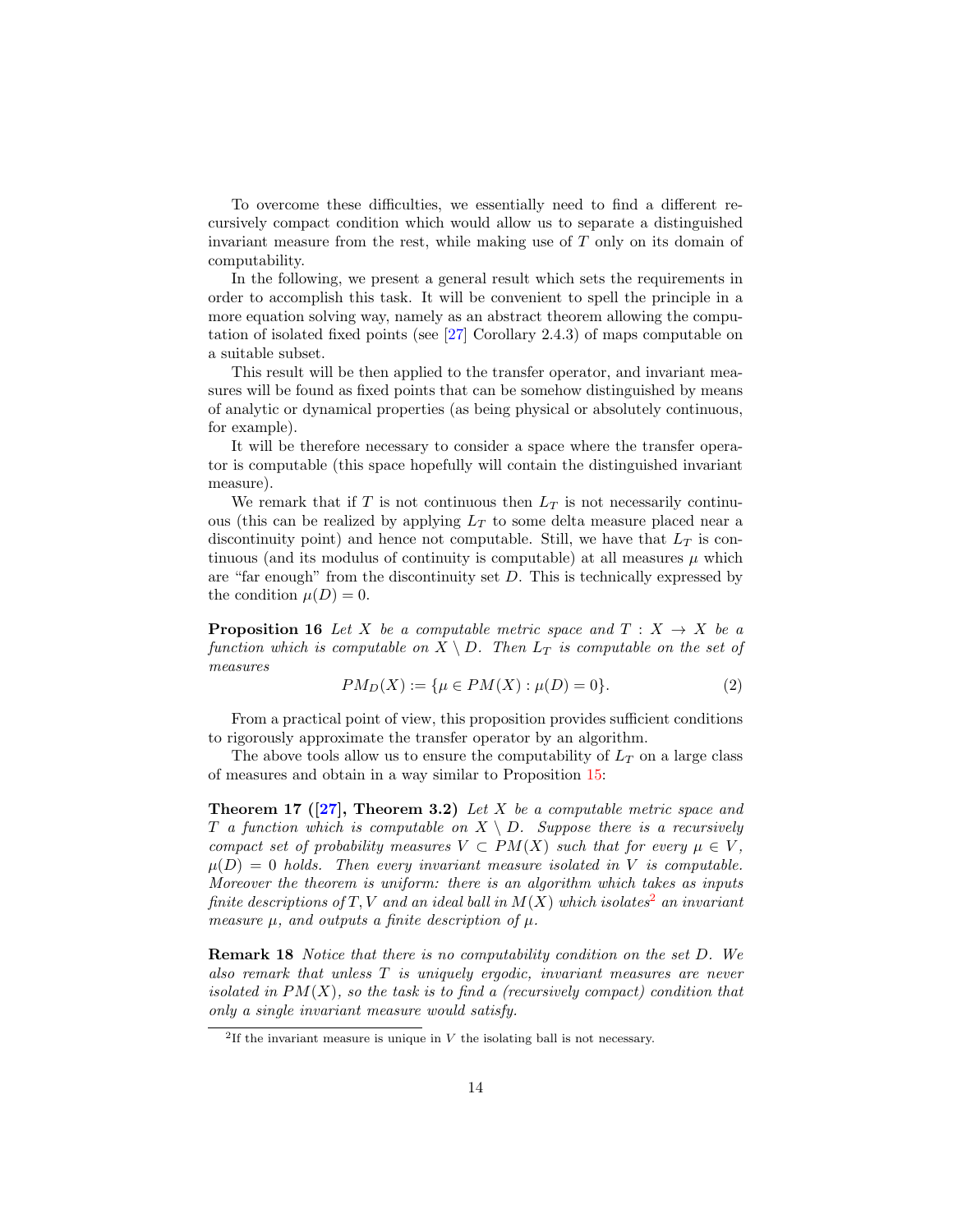Clearly, Proposition 15 is now a trivial corollary of Theorem 17. As already said, the main difficulty in the application of Theorem 17 is the requirement that the invariant measure we are trying to compute be isolated in  $V$ . In general the space of invariant measures of a given dynamical system could be very large (an infinite dimensional convex subset of  $PM(X)$  but there is often some kind of particular regularity that can be exploited to characterize a particular invariant measure, isolating it from the rest. For example, let us consider the following seminorm:

$$
\|\mu\|_{\alpha} = \sup_{x \in X, r > 0} \frac{\mu(B(x, r))}{r^{\alpha}}.
$$

If  $\alpha$  and K are computable and X is recursively compact then

$$
V_{\alpha,K} = \{ \mu \in PM(X) : ||\mu||_{\alpha} \le K \}
$$
\n
$$
(3)
$$

is recursively compact  $([27])$ . This implies

**Proposition 19** Let X be recursively compact and T be computable on  $X \setminus D$ , with  $\dim_H(D) < \infty$ . Then any invariant measure isolated in  $V_{\alpha,K}$  with  $\alpha >$  $dim_H(D)$  is computable. Once again, this is uniform in  $T, \alpha, K$ .

We recall that in the above proposition  $dim_H$  denotes the Hausdorff dimension of a set. The above general proposition allow us to obtain as a corollary the computability of many systems having absolutely continuous invariant measures. For example, let us consider maps on the interval.

**Proposition 20** Let  $X = [0, 1]$ , T be computable on  $X \setminus D$ , with  $\dim_H(D) < 1$ and suppose  $(X, T)$  has a unique absolutely continuous invariant measure  $\mu$  with bounded density, then  $\mu$  is computable (starting from T and a bound for the  $L^{\infty}$ norm of the invariant density).

Similar results hold for maps on manifolds (again see [27]).

#### 3.3.1 Computing the measure from a description of the system in the class of piecewise expanding maps

As it is well known, interesting examples of systems having a unique absolutely continuous invariant measure (with bounded density as required) are topologically transitive piecewise expanding maps on the interval or expanding maps on manifolds.

We show how to find a bound for the invariant density on piecewise expanding maps. This implies that the invariant measure can be calculated starting from a description of T.

**Definition 21** A nonsingular function  $T : ([0,1], m) \rightarrow ([0,1], m)$  is said to be piecewise expanding  $i^{\beta}$ 

<sup>3</sup>For the sake of simplicity we will consider the simplest setting in which we can work and give precise estimations. Such a class was generalized in several ways. We then warn the reader that in the current literature, by piecewise expanding maps it is meant something slightly more general than the definition we give here.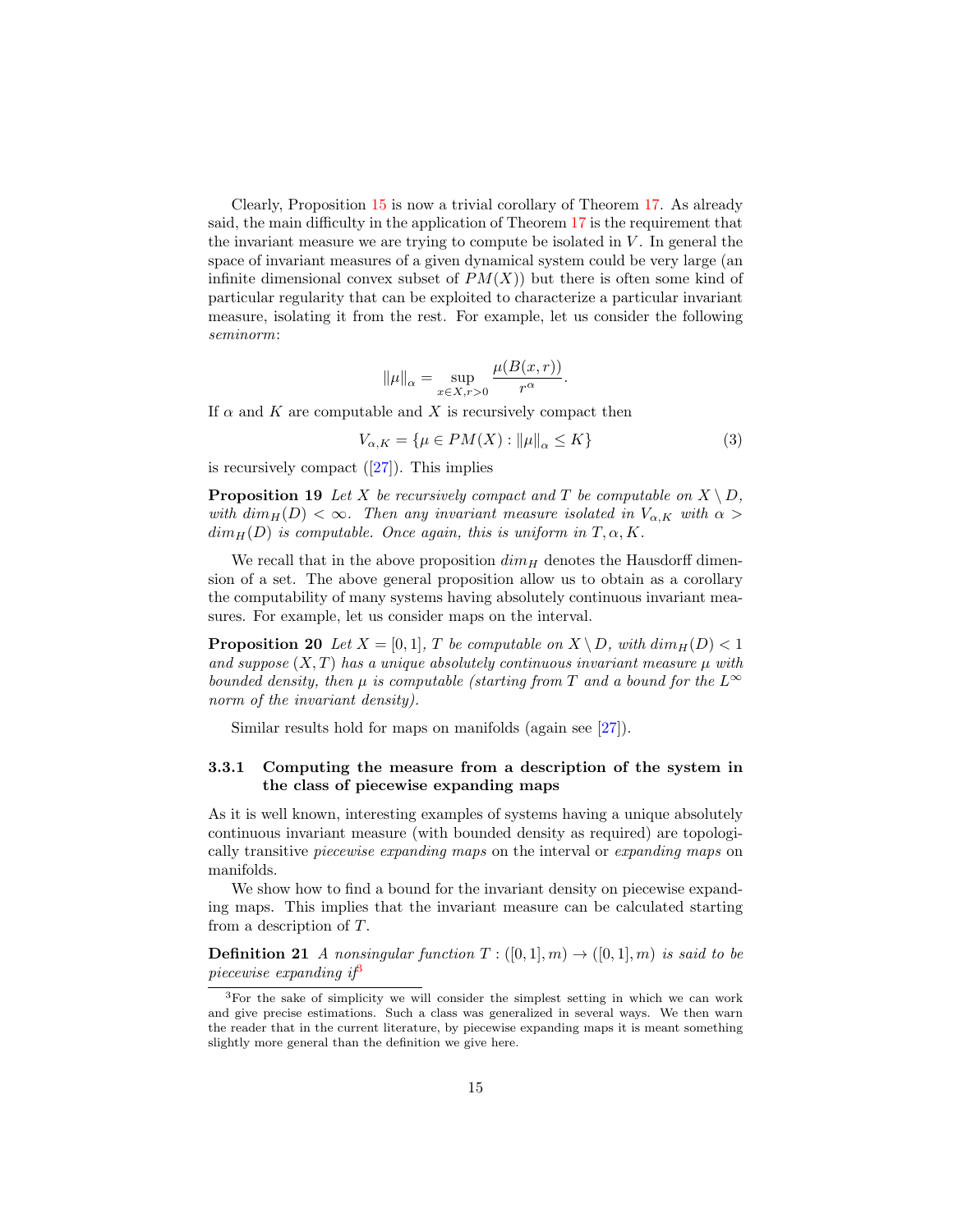- 1. There is a finite set of points  $d_1 = 0, d_2, ..., d_n = 1$  such that  $T|_{(d_i, d_{i+1})}$  is  $C^2$  and can be extended to a  $C^2$  map on  $[d_i, d_{i+1}].$
- 2. inf( $T'$ ) > 1 on the set where it is defined.
- 3. T is topologically mixing<sup>4</sup>.

It is now well known that such maps have an unique ergodic invariant measure with bounded variation density.

Such a density is also the unique fixed point of the (Perron Frobenius ) operator<sup>5</sup>  $L: L^1[0,1] \to L^1[0,1]$  defined by

$$
[Lf](x) = \sum_{y \in T^{-1}x} \frac{f(y)}{T'(y)}
$$

.

We now show how to find a bound for such a density, starting from the description of the system, and then compute the associated invariant measure.

The following proposition was proved in the celebrated paper [38] (Thm. 1 and its proof) and it is now called Lasota-Yorke inequality. We give a precise statement where the constants are explicited.

**Proposition 22** Let  $T$  be a piecewise expanding map. Let  $f$  be of bounded variation in [0,1] and let denote its variation by  $Var(f)$ . Let  $d_1, ..., d_n$  be the discontinuity points of T.

$$
If \lambda = \inf_{x \in [0,1] - \{d_1, \dots, d_n\}} T'(x). \quad Then
$$

$$
Var(Lf) \le 2\lambda Var(f) + B||f||_1
$$

where

$$
B = \frac{\sup}{\frac{x \in [0,1] - \{d_1,\dots,d_n\}}{ \inf} \left( \left| \frac{T''(x)}{(T'(x))^2} \right| \right)}{\inf \limits_{x \in [0,1] - \{d_1,\dots,d_n\}} \left| \frac{1}{T'(x)} \right|} + \frac{2}{\min(d_i - d_{i+1})}.
$$

The following is an elementary fact about the behavior of real sequences

**Lemma 23** If a real sequence  $a_n$  is such that  $a_{n+1} \leq la_n + k$  for some  $l <$  $1, k > 0$ , then

$$
\sup(a_n) \le \max(a_0, \frac{k}{1-l}).
$$

**Proposition 24** If  $f$  is the density of the physical measure of a piecewise expanding map T as above and  $\lambda > 2$ . Then

$$
Var(f) \le \frac{B}{1 - 2\lambda}
$$

where B is defined as above.

 $4A$  system is said to be topologically mixing if, given sets A and B, there exists an integer N, such that, for all  $n > N$ , one has  $f^{n}(A) \cap B \neq \emptyset$ .

 $5$ Note that this operator corresponds to the above cited transfer operator acting on densities instead of measures.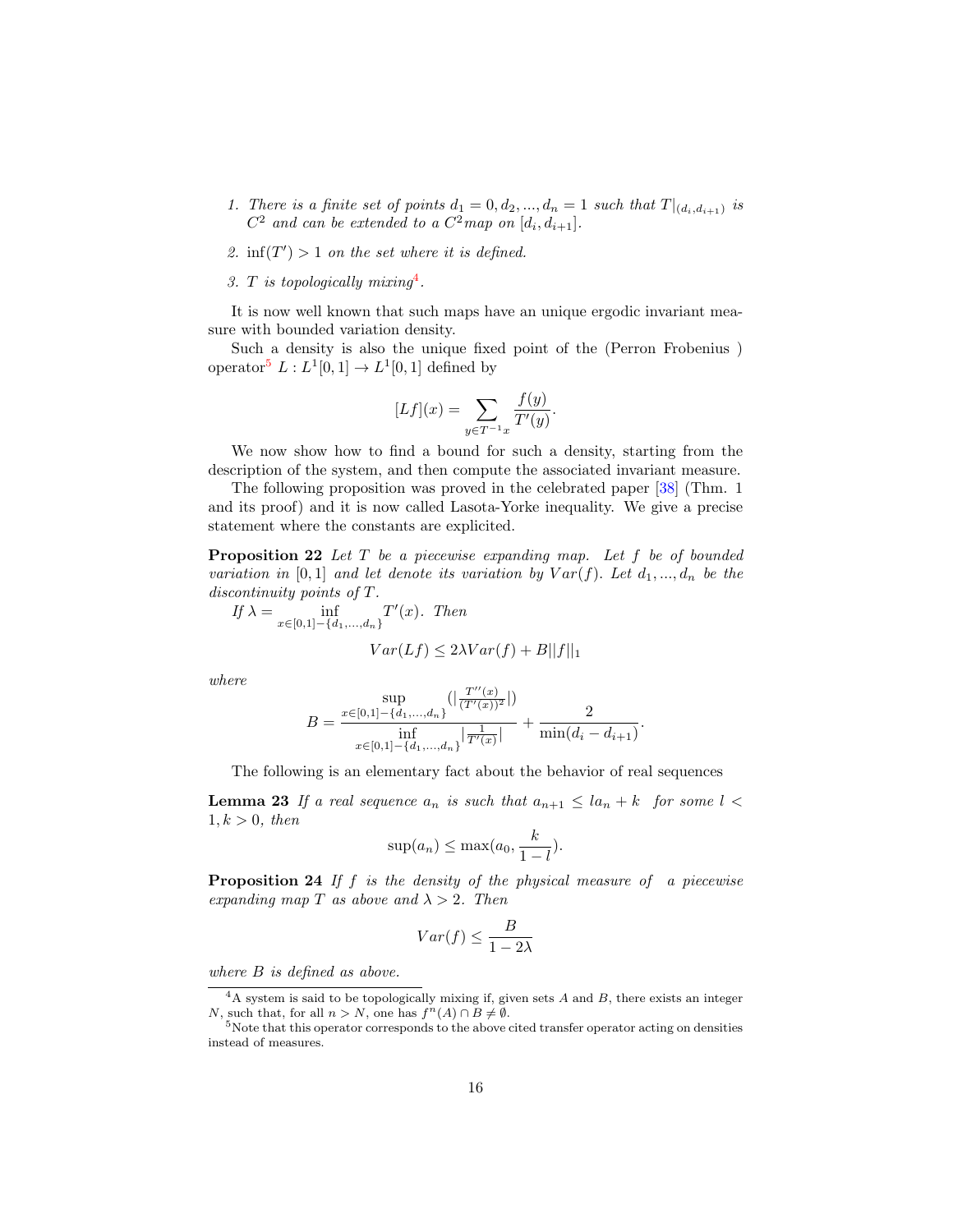Proof. (sketch) The topological mixing assumption implies that the map has only one invariant physical measures (see  $[48]$ ). Let us use the above results iterating the constant density corresponding to the Lebesgue measure. Proposition 22 and Lemma 23 give that the variation of the iterates is bounded by  $\frac{B}{1-2\lambda}$ . Suppose that the limit measure has density  $f$ . By compactness of uniformly bounded variation functions in  $L^1$ , the above properties give a bound on the variation of f (see [38] proof of Thm. 1).  $\blacksquare$ 

The following is a trivial consequence of the fact that

$$
||f||_{\infty} \le Var(f) + \int f d\mu.
$$

**Corollary 25** In the above situation  $||f||_{\infty} \leq \frac{B}{1-2\lambda} + 1$ .

The bound on the density of the invariant measure, together with Corollary 20 gives the following uniform result on the computation of invariant measures of such maps.

Theorem 26 Suppose a piecewise expanding map T and its first and second derivatives are computable on  $[0, 1] - \{d_1, ..., d_n\}$ . Suppose that also its extension to the closed intervalls  $[d_i, d_{i+1}]$  are computable. Then, the physical measure can be computed starting from a description of the system (the points  $d_i$  and the programs computing the map and its derivatives).

**Proof.** (sketch) Since T and T' are computable on each interval  $[d_i, d_{i+1}]$  we can compute a number  $\lambda$  such that  $1 < \lambda \leq \inf(T')$  (see [27] Proposition 3) If we consider the iterate  $T<sup>N</sup>$  instead of T the associated invariant density will be the same as the one of T, and if  $\lambda^N > 2$ , then  $T^N$  will satisfy all the assumptions needed on Proposition 24. In the same way it is possible to compute an upper bound for the related  $\frac{B}{1-2\lambda}$ . Then we have a bound on the density and we can apply Corollary 20 to compute the invariant measure.  $\blacksquare$ 

#### 3.3.2 Unbounded densities and non uniformly hyperbolic maps

The above results ensure computability of some absolutely continuous invariant measure with bounded density. If we are interested in situations where the density is unbounded, we can consider a new norm, "killing" singularities.

Let us hence consider a computable function  $f: X \to \mathbb{R}$  and

$$
\|\mu\|_{f,\alpha} = \sup_{x \in X, r>0} \frac{f(x)\mu(B(x,r))}{r^{\alpha}}.
$$

If  $\alpha$  and K are computable and X is recursively compact then

$$
V_{\alpha,K} = \{ \mu \in PM(X) : ||\mu||_{f,\alpha} \le K \}
$$
 (4)

is recursively compact, and Proposition 19 also hold for the seminorm  $\|.\|_{f,\alpha}$ . If f is such that  $f(x) = 0$  when  $\lim_{x\to 0} \frac{\mu(B(x,r))}{r^{\alpha}} = \infty$  this can let the norm be finite when the density diverges.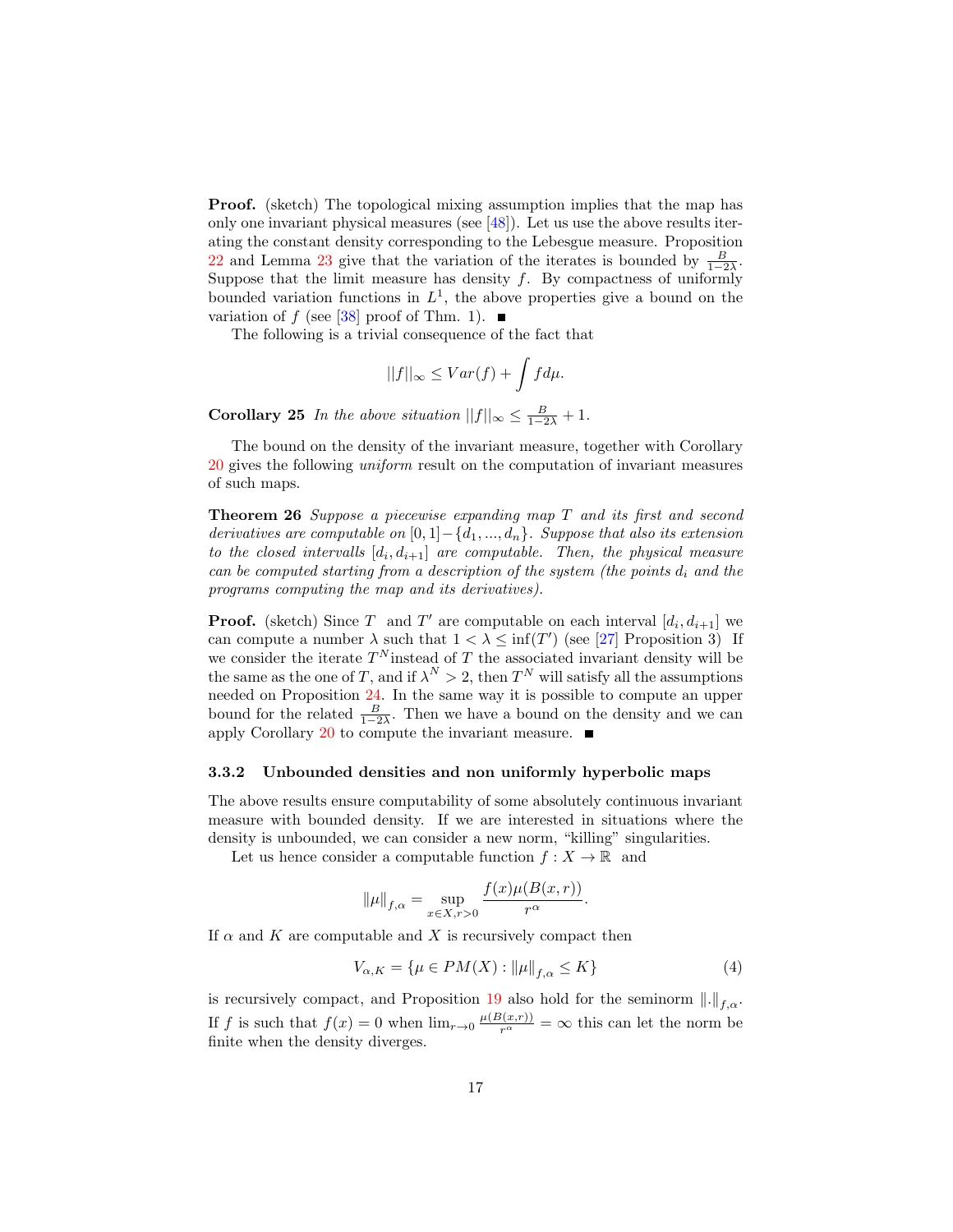As an example, where this can be applied, let us consider the Manneville Pomeau type maps on the unit interval. These are maps of the type  $x \rightarrow$  $x + x^z \pmod{1}$ .

When  $1 < z < 2$  the dynamics has a unique absolutely continuous invariant measure  $\mu_z$ . This measure has a density  $e_z(x)$  which diverges at the origin. Moreover,  $e_z(x) \approx x^{-z+1}$  and is bounded elsewhere (see [34] Section 10 and [48] Section 3 e.g.). If we consider the norm  $\|.\|_{f,1}$  with  $f(x) = x^2$  we have that  $\|\mu_z\|_{f,1}$  is finite for each such z. It follows that for each such z the measure  $\mu_z$ is computable.

#### 3.3.3 Julia sets and the Brolin-Lyubich measure

Here we explain how our method can be applied to compute the measure of maximal entropy (or Brolin-Lyubich measure) associated to rational maps of the Riemann Sphere.

It is interesting to say that this measure is supported on the Julia set (associated to the rational map) which may happen to be uncomputable!

For sake of completeness we now attempt to briefly introduce computability notions for invariant compact sets, and the main results on Julia sets.

Let  $K$  be a compact subset of the plane. Informally speaking, in order to draw the set  $K$  on a computer screen we need a program which is able to decide, given some precision  $\epsilon$ , if pixel p has to be colored or not. By representing pixel p by a ball  $B(p, \epsilon)$  where  $(p, \epsilon) \in \mathbb{Q}^2$ , the question one would like to answer is: does  $B(p, \varepsilon)$  intersects K ? The following definition captures exactly this idea:

**Definition 27** A compact set  $K \subset \mathbb{R}^2$  is said to be **computable** if there is an algorithm A such that, upon input  $(p, \epsilon)$ :

- halts and outputs "yes" if  $K \cap B(p, \epsilon) \neq \emptyset$ ,
- halts and outputs "no" if  $K \cap \overline{B(p,\epsilon)} = \emptyset$ ,
- run forever otherwise.

We remark that if a compact set is computable under the definition above, then it is recursively compact in the sense of Definition 11. The converse is however false.

The question of whether Julia sets are computable under this definition has been completely solved in a series of papers by Binder, Braverman and Yampolsky. See [4, 5, 12, 13, 14]. Here we review some of their results. For simplicity, we give the definition of the Julia set only for quadratic polynomials. Consider a quadratic polynomial

$$
P_c(z) = z^2 + c : \mathbb{C} \to \mathbb{C}.
$$

Obviously, there exists a number M such that if  $|z| > M$ , then the iterates of z under P will uniformly scape to  $\infty$ . The **filled Julia set** is the compact set defined by:

$$
K_c = \{ z \in \mathbb{C} : \sup_n |P_c^n(z)| < \infty \}.
$$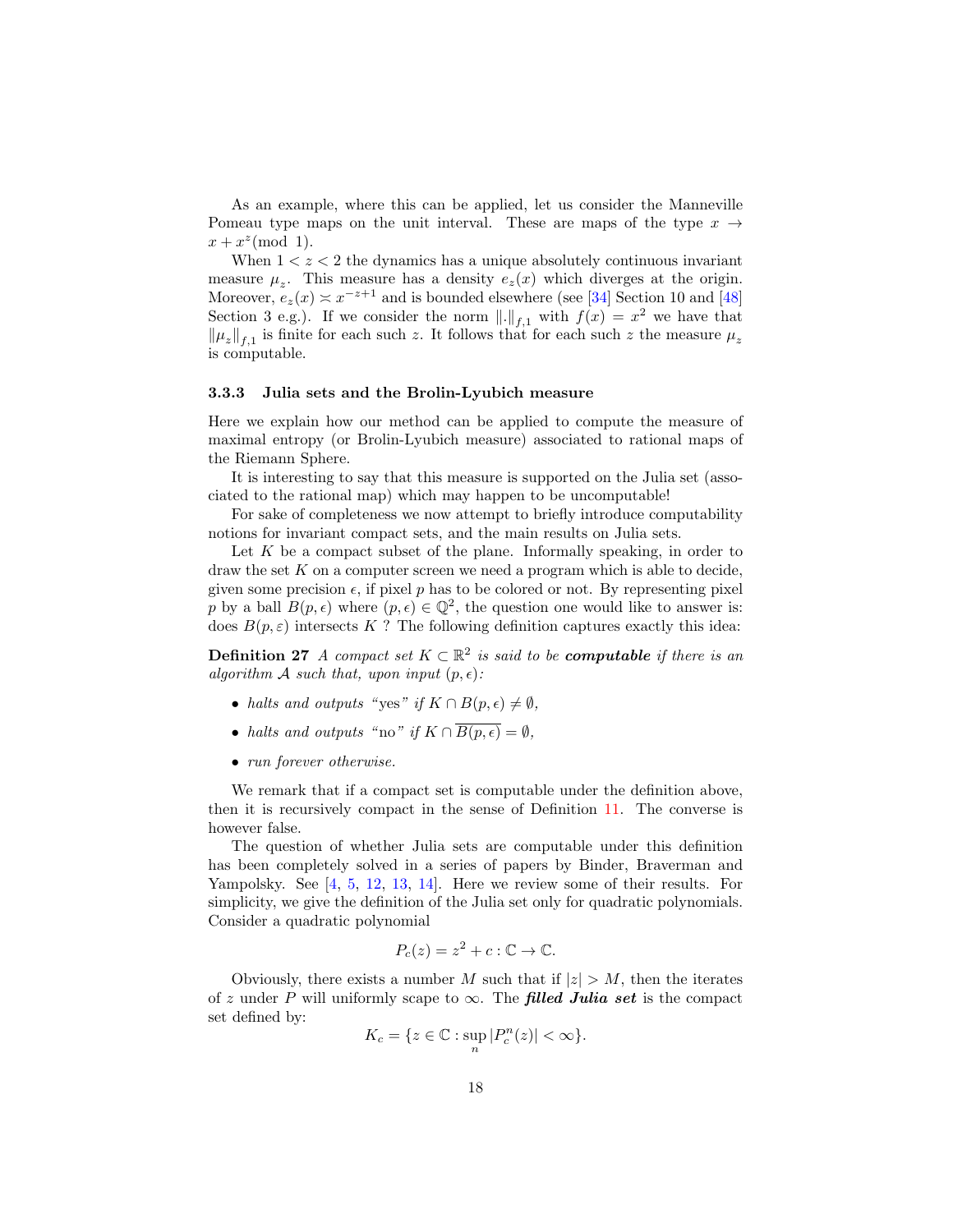That is, the set of points whose orbit remains bounded. For the filled Julia set one has the following result:

**Theorem 28 ([14])** The filled Julia set  $K_c$  of a computable quadratic polynomials  $P_c$  is always computable.

The **Julia set** can now be defined by:

$$
J_c = \partial K_c,
$$

where  $\partial(A)$  denotes the boundary of A. The Julia set is the *repeller* of the dynamical system generated by  $P_c$ . For all but finitely many points, the limit of the *n*-th preimages  $P_c^{-n}(z)$  coincides with the Julia set  $J_c$ . The dynamics of  $P_c$ on the set  $J_c$  is chaotic, again rendering numerical simulation of individual orbits impractical. Yet Julia sets are among the most drawn mathematical objects, and countless programs have been written for visualizing them.

In spite of this, the following result was shown in [12].

**Theorem 29** There exist computable quadratic polynomials  $P_c(z) = z^2 + c$ such that the Julia set  $J_c$  is not computable.

This phenomenon of *non-computability* is rather subtle and rare. For a detailed exposition, the reader is referred to the monograph [13].

Thus, we cannot accurately simulate the set of limit points of the preimages  $(P_c)^{-n}(z)$ , but what about their statistical distribution? The question makes sense, as for all  $z \neq \infty$  and every continuous test function  $\psi$ , the following holds

$$
\frac{1}{2^n}\sum_{w\in (P_c)^{-n}(z)}\psi(w)\underset{n\to\infty}{\longrightarrow}\int\psi d\lambda,
$$

where  $\lambda$  is the *Brolin-Lyubich probability measure* [15, 42] supported on the Julia set  $J_c$ . We can thus ask whether the the Brolin-Lyubich measure is computable. Even if  $J_c = \text{Supp}(\lambda)$  is not a computable set, the answer does not a priori have to be negative. In fact, the following result holds:

**Theorem 30 ([6])** The Brolin-Lyubich measure of computable quadratic polynomial is always computable.

This result essentially follows from Theorem 17 as well. The difficulty is once again to find a recursively compact condition which characterizes Brolin-Lyubich measure. This measure happens to be singular with respect to Lebesgue, so that the absolute continuity argument does not apply. The key property allowing the application of Theorem 17 in this case is *balance*: a probability measure  $\mu$  on  $\mathbb{C}$ is said to be **balanced** with respect to a rational function  $R$  (of degree at least 2), if for every set  $A \subset \mathbb{C}$  on which R is injective, we have:

$$
u(R(A)) = d \cdot \mu(A),
$$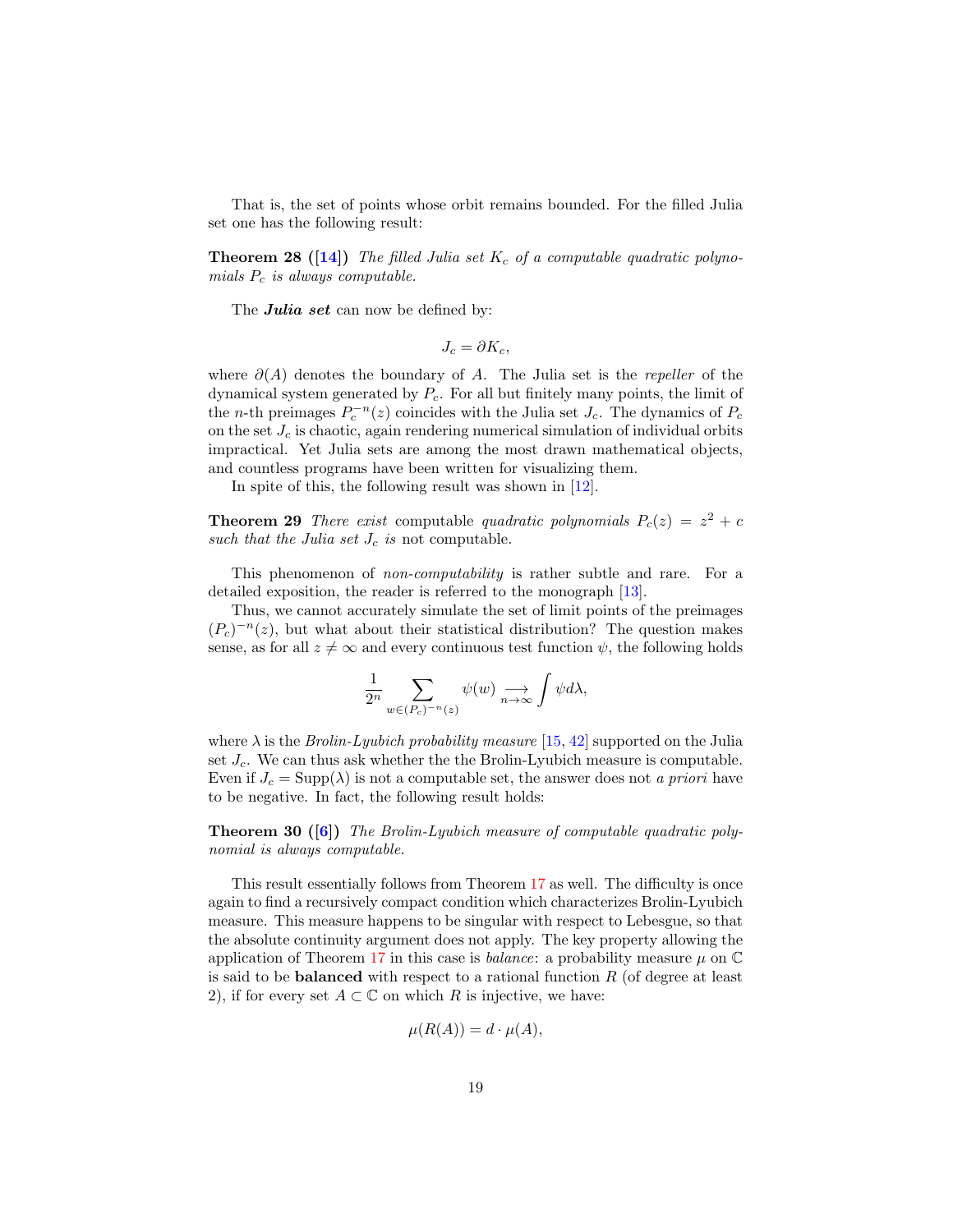where d denotes the degree of R.

Computation of the Brolin-Lyubich measure is then reduced to show that for probability measures, being balanced is a recursively compact condition. The proof of this fact is not very difficult, but it does require to overcome some problems like the fact that the function  $\mu \to \mu(A)$  is not computable. For more details the interested reader is referred to  $([6])$ .

### 3.4 Computable systems without computable invariant measures

We have seen several techniques to establish the computability of many important invariant measures. This raises naturally the following question: does a computable system necessarily have a computable invariant measure? What about ergodic physical measures?

The following is an easy example o a simple system for which the last answer is negative, showing that the general question of computing invariant measures has some subtlety.

Let us consider a system on the unit interval given as follows. Let  $\tau \in (0,1)$ be a lower semi-computable real number which is not computable. There is a computable sequence of rational numbers  $\tau_i$  such that  $\sup_i \tau_i = \tau$ . For each i consider  $T_i(x) = \max(x, \tau_i)$  and

$$
T(x) = \sum_{i \ge 1} 2^{-i} T_i(x).
$$

The functions  $T_i$  are uniformly computable so T is also computable.



Figure 1: The map T.

The system  $([0, 1], T)$  is hence a computable dynamical system. T is nondecreasing, and  $T(x) > x$  if and only if  $x < \tau$ .

This system has a physical ergodic invariant measure which is  $\delta_{\tau}$ , the Dirac measure placed on  $\tau$ . The measure is physical because  $\tau$  attracts all the interval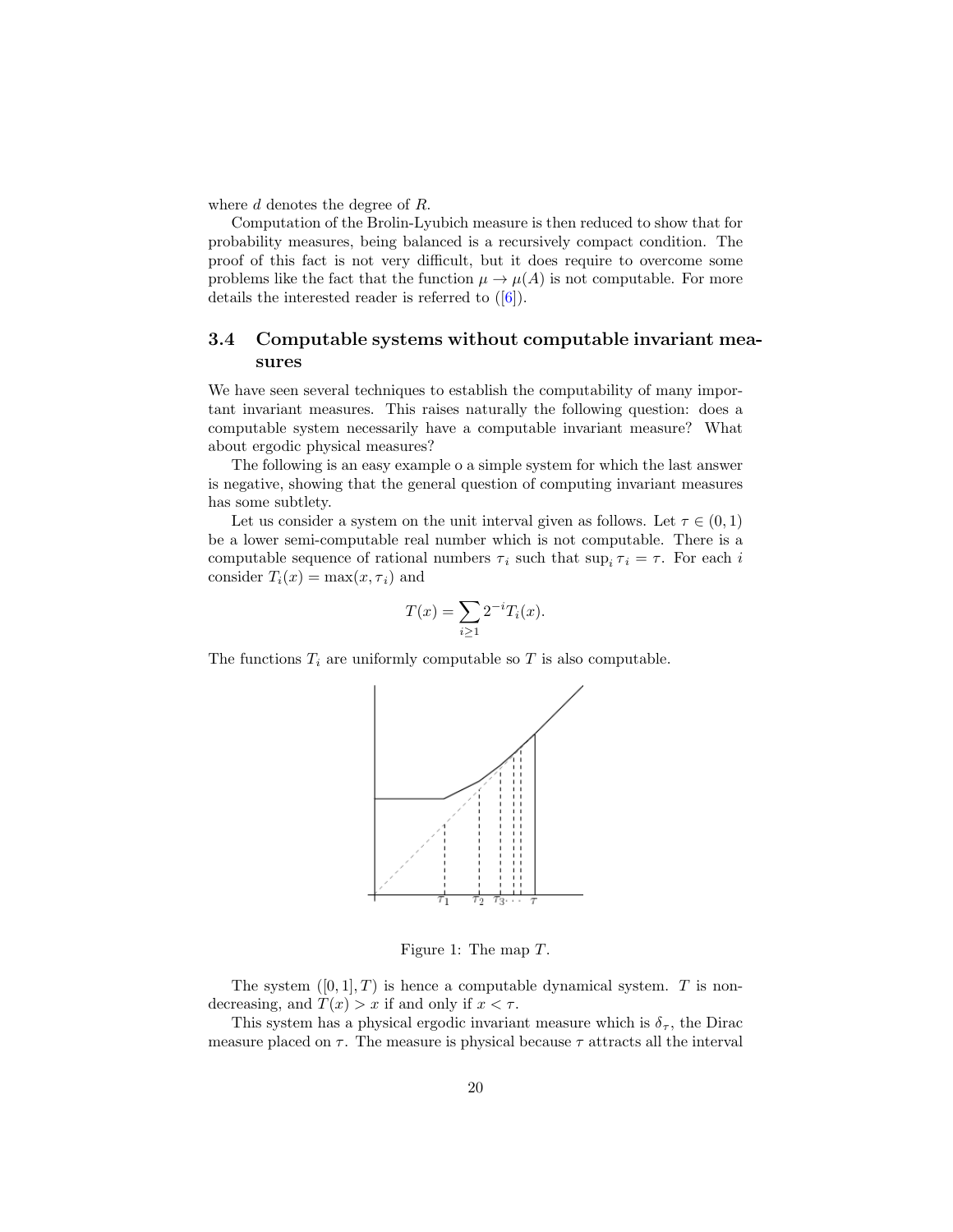at its left. Since  $\tau$  is not computable then  $\delta_{\tau}$  is not computable. We remark that coherently with the previous theorems  $\delta_{\tau}$  is not isolated.

It is easy to prove, by a simple dichotomy argument, that a computable function from [0, 1] to itself must have a computable fixed point. Hence it is not possible to construct a system over the interval having no computable invariant measure at all (we always have the  $\delta$  over the fixed point). With some more work one can construct such an example on the circle. Indeed the following can be established

**Proposition 31** There is a computable, continuous map  $T$  on the circle having no computable invariant probability measure.

For the description of the system and for applications to reverse mathematics see [27] (Proposition 12).

# 4 Computing the speed of ergodic convergence

As recalled before, the Birkhoff ergodic theorem tells that, if the system is ergodic, there is a full measure set of points for which the averages of the values of the observable  $f$  along its trajectory (time averages) coincides with the spatial average of the observable f. Similar results can be obtained for the convergence in the  $L^2$  norm, and others. Many, more refined results are linked to the speed of convergence of this limit. And the question naturally arise, if there is a possibility to compute this speed of convergence in a sense similar to Definition 5.

In the paper [2] some abstract results imply that in a computable ergodic dynamical system, the speed of convergence of such averages can be algorithmically estimated. On the other hand it is also shown that there are non ergodic systems where this kind of estimations are not possible. In [28] a very short proof of this result for ergodic systems was given. We present the precise result (Theorem 39) with its proof in this section.

#### 4.0.1 Convergence of random variables

We first make precise what is meant by "compute the speed of convergence" in a pointwise a.e. convergent sequence.

**Definition 32** A random variable on  $(X, \mu)$  is a measurable function f:  $X \to \mathbb{R}$ .

Definition 33 Random variables  $f_n$  effectively converge in probability to f if for each  $\epsilon > 0$ ,  $\mu\{x : |f_n(x) - f(x)| < \epsilon\}$  converges effectively to 1, uniformly in  $\epsilon$ . That is, there is a computable function  $n(\epsilon, \delta)$  such that for all  $n \geq n(\epsilon, \delta)$ ,  $\mu\{|f_n-f|\geq\epsilon\}<\delta.$ 

Definition 34 Random variables  $f_n$  effectively converge almost surely to f if  $f'_n = \sup_{k \geq n} |f_k - f|$  effectively converge in probability to 0.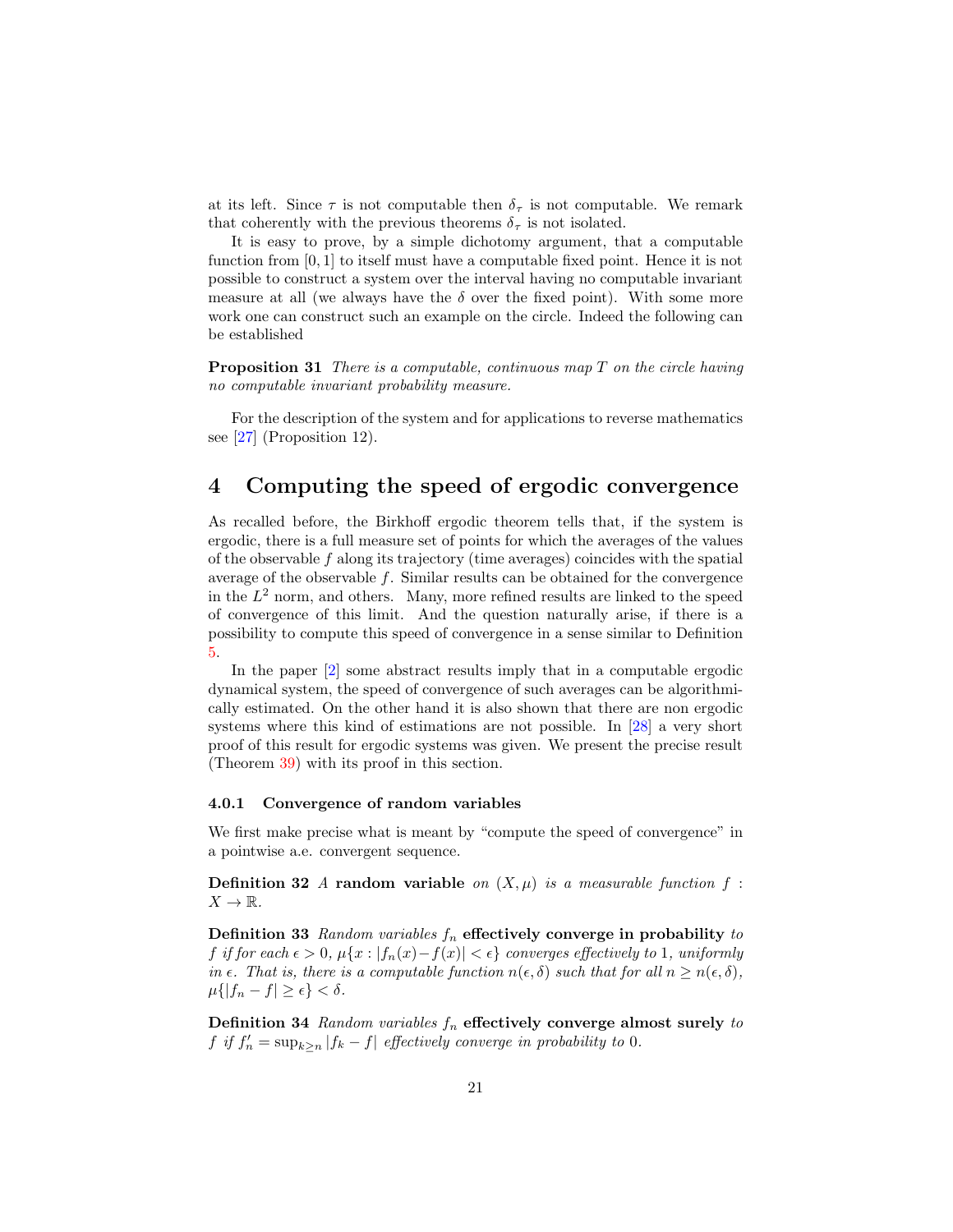Definition 35 A computable probability space is a pair  $(X, \mu)$  where X is a computable metric space and  $\mu$  a computable Borel probability measure on X.

Let Y be a computable metric space. A function  $f : (X, \mu) \to Y$  is **almost** everywhere computable (a.e. computable for short) if it is computable on an effective  $G_{\delta}$ -set of measure one, denoted by domf and called the *domain of* computability of f.

A morphism of computable probability spaces  $f : (X, \mu) \to (Y, \nu)$  is a morphism of probability spaces which is a.e. computable.

**Remark 36** A sequence of functions  $f_n$  is uniformly a.e. computable if the functions are uniformly computable on their respective domains, which are uniformly effective  $G_{\delta}$ -sets. Observe that in this case, intersecting all the domains provides an effective  $G_{\delta}$ -set on which all  $f_n$  are computable. In the following we will apply this principle to the iterates  $f_n = T^n$  of an a.e. computable function  $T: X \to X$ , which are uniformly a.e. computable.

**Remark 37** The space  $L^1(X,\mu)$  (resp.  $L^2(X,\mu)$ ) can be made a computable metric space, choosing some dense set of bounded computable functions as ideal elements. We say that an integrable function  $f: X \to \overline{\mathbb{R}}$  is  $L^1(X, \mu)$ -computable if its equivalence class is a computable element of the computable metric space  $L^1(X,\mu)$ . Of course, if  $f = g$   $\mu$ -a.e., then f is  $L^1(X,\mu)$ -computable if and only if g is. Basic operations on  $L^1(X,\mu)$ , such as addition, multiplication by a scalar, min, max etc. are computable. Moreover, if  $T : X \to X$  preserves  $\mu$ and T is a.e. computable, then  $f \to f \circ T$  (from  $L^1$  to  $L^1$ ) is computable (see  $[32]$ .

Let us call  $(X, \mu, T)$  a **computable ergodic system** if  $(X, \mu)$  is a computable probability space where T is a measure preserving morphism and  $(X, \mu, T)$ is ergodic. Let  $||f||$  denote the  $L^1$  norm or the  $L^2$  norm.

**Proposition 38** Let  $(X, \mu, T)$  be a computable ergodic system. Let f be a computable element of  $L^1(X,\mu)$  (resp.  $L^2(X,\mu)$ ).

The  $L^1$  convergence (resp.  $L^2$  convergence) of the Birkhoff averages  $A_n =$  $(f + f \circ T + ... + f \circ T^{n-1})/n$  is effective. That is: there is an algorithm  $m: \mathbb{Q} \to \mathbb{N}$  such that for each  $m \geq n(\epsilon)$ ,  $||A_m - \int f d\mu|| \leq \epsilon$ . Moreover the algorithm depends effectively on  $T, \mu, f$ .

**Proof.** Replacing f with  $f - \int f d\mu$ , we can assume that  $\int f d\mu = 0$ . The sequence  $||A_n||$  is computable ( see Remark 37) and converges to 0 by the ergodic theorems.

Given  $p \in N$ , we write  $m \in N$  as  $m = np + k$  with  $0 \leq k \leq p$ . Then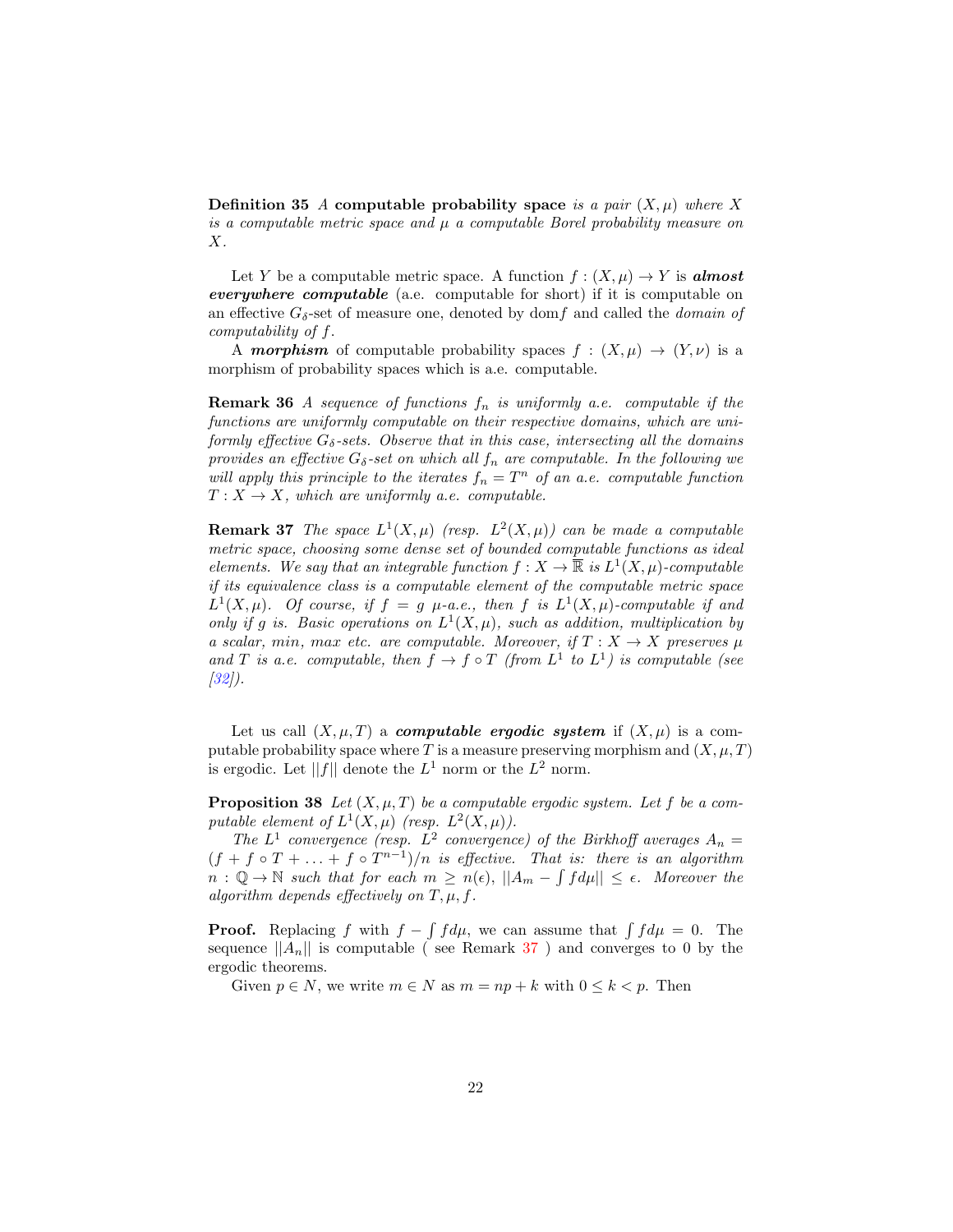$$
A_{np+k} = \frac{1}{np+k} \left( \sum_{i=0}^{n-1} p A_p \circ T^{pi} + k A_k \circ T^{pn} \right)
$$
  

$$
||A_{np+k}|| \leq \frac{1}{np+k} (np||A_p|| + k||A_k||)
$$
  

$$
\leq ||A_p|| + \frac{||A_k||}{n}
$$
  

$$
\leq ||A_p|| + \frac{||f||}{n}.
$$

Let  $\epsilon > 0$ . We can compute some  $p = p(\epsilon)$  such that  $||A_p|| < \epsilon/2$ . Then we can compute some  $n(\epsilon) \geq \frac{2}{\epsilon} ||f||$ . The function  $m(\epsilon) := n(\epsilon)p(\epsilon)$  is computable and for all  $m \geq m(\epsilon)$ ,  $||A_m|| \leq \epsilon$ .

#### 4.1 Effective almost sure convergence

Now we use the above result to find a computable estimation for the a.s. speed of convergence.

**Theorem 39** Let  $(X, \mu, T)$  be a computable ergodic system. If f is  $L^1(X, \mu)$ computable, then the a.s. convergence is effective. Moreover, the rate of convergence can be computed as above starting from  $T, \mu, f$ .

This will be proved by the following

**Proposition 40** If f is  $L^1(X,\mu)$ -computable as above, and  $||f||_{\infty}$  is bounded, then the almost-sure convergence is effective (uniformly in f and a bound on  $||f||_{\infty}$  and on  $T, \mu$  ).

To prove this we will use the well known Maximal ergodic theorem:

Lemma 41 (Maximal ergodic theorem) For  $f \in L^1(X,\mu)$  and  $\delta > 0$ ,

$$
\mu(\{\sup_n |A_n^f| > \delta\}) \le \frac{1}{\delta} ||f||_1.
$$

The idea is simple: compute some p such that  $||A_p^f||_1$  is small, apply the maximal ergodic theorem to  $g := A_p^f$ , and then there is  $n_0$ , that can be computed, such that  $A_n^f$  is close to  $A_n^g$  for  $n \geq n_0$ .

**Proof of Proposition 40.** Let  $\epsilon, \delta > 0$ . Compute p such that  $||A_p^f|| \leq \delta \epsilon/2$ . Applying the maximal ergodic theorem to  $g := A_p^f$  gives:

$$
\mu(\{\sup_n |A_n^g| > \delta/2\}) \le \epsilon. \tag{5}
$$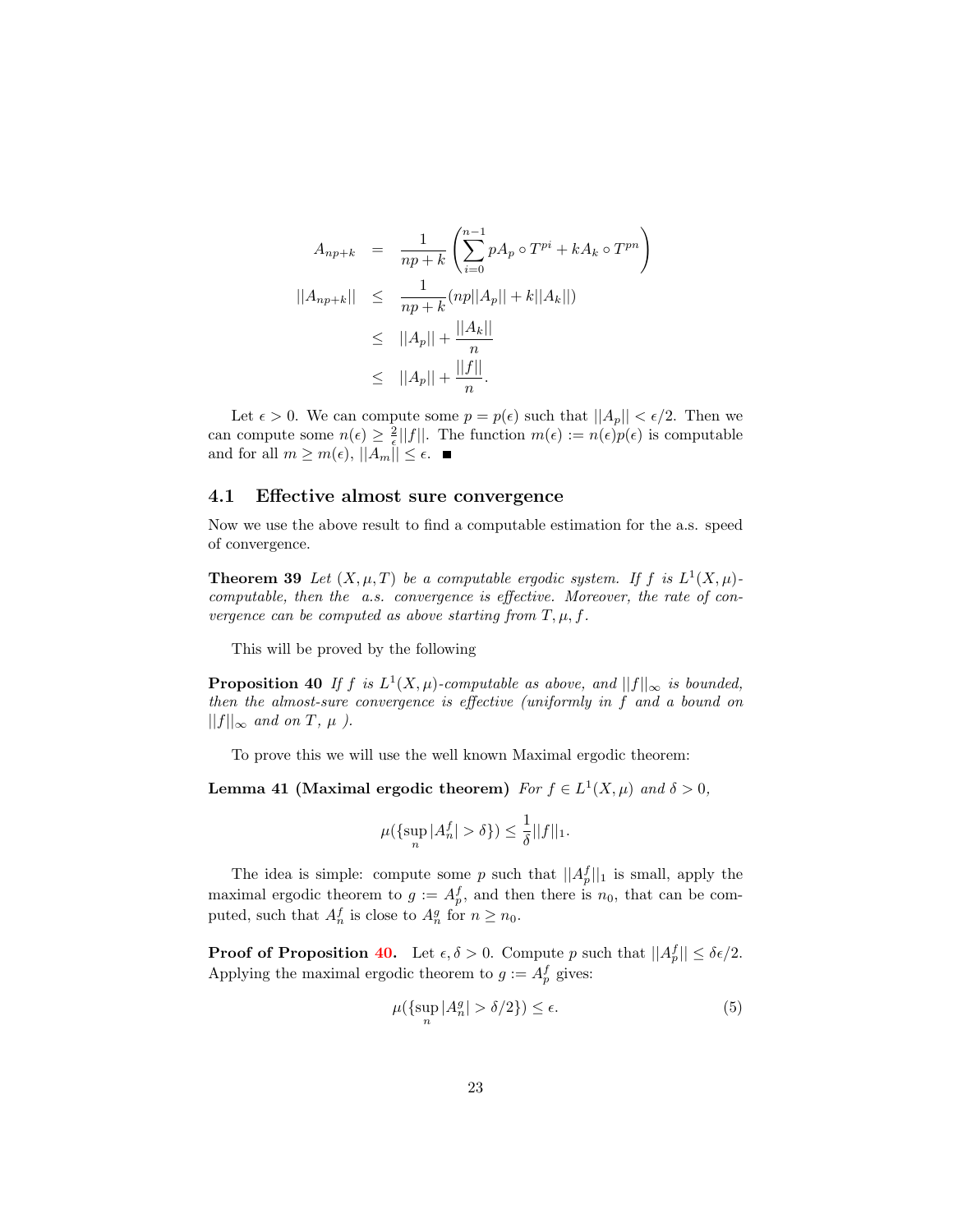Now,  $A_n^g$  is not far from  $A_n^f$ : expanding  $A_n^g$ , one can check that

$$
A_n^g = A_n^f + \frac{u \circ T^n - u}{np},
$$

where  $u = (p-1)f + (p-2)f \circ T + ... + f \circ T^{p-2}$ .  $||u||_{\infty} \leq \frac{p(p-1)}{2}$  $\frac{2^{n-1}}{2}$ ||f||<sub>∞</sub> so if  $n \geq n_0 \geq 4(p-1) ||f||_{\infty}/\delta$ , then  $||A_n^g - A_n^f||_{\infty} \leq \delta/2$ . As a result, if  $|A_n^f(x)| > \delta$ for some  $n \ge n_0$ , then  $|A_n^g(x)| > \delta/2$ . From (5), we then derive

$$
\mu(\{\sup_{n\geq n_0} |A_n^f| > \delta\}) \leq \epsilon.
$$

As  $n_0$  can be computed from  $\delta$  and  $\epsilon$ , we get the result.  $\blacksquare$ 

Remark 42 This result applies uniformly to a uniform sequence of computable  $L^{\infty}(X,\mu)$  observables  $f_n$ .

We now extend this to  $L^1(X,\mu)$ -computable functions, using the density of  $L^{\infty}(X,\mu)$  in  $L^1(X,\mu)$ .

**Proof of Theorem 39.** Let  $\epsilon, \delta > 0$ . For  $M \in \mathbb{N}$ , let us consider  $f'_M \in$  $L^{\infty}(X,\mu)$  defined as

$$
f'_{M}(x) = \begin{cases} \min(f, M) & \text{if } f(x) \ge 0\\ \max(f, -M) & \text{if } f(x) \le 0. \end{cases}
$$

Compute M such that  $||f - f'_M||_1 \leq \delta \epsilon$ . Applying Proposition 40 to  $f'_M$ gives some  $n_0$  such that  $\mu({\{\sup_{n \ge n_0} |A_n^{f_M'}| > \delta\}}) < \epsilon$ . Applying Lemma 41 to  $f''_M = f - f'_M$  gives  $\mu({\{\sup_n |A_n^{f''_M}| > \delta\}}) < \epsilon$ . As a result,  $\mu({\{\sup_{n \ge n_0} |A_n^f| > \delta\}})$  $2\delta$ }) < 2 $\epsilon$ .

Remark 43 We remark that a bounded a.e. computable function, as defined in Definition 35 is a computable element of  $L^1(X,\mu)$  (see [32]). Conversely, if f is a computable element of  $L^1(X,\mu)$  then there is a sequence of uniformly computable functions  $f_n$  that effectively converge  $\mu$ -a.e. to f.

# 5 Computing pseudorandom points, constructive ergodic theorem

In this section we show how the previous results on computation of invariant measures and speed of convergence allow to compute points which are statistically typical for the dynamics. Let X again be a computable metric space and  $\mu$  a computable probability measure on it. Suppose X is complete.

Points satisfying the above recalled pointwise ergodic theorem for an observable f, will be called *typical for* f.

Points which are typical for each f which is continuous with compact support are called *typical for the measure*  $\mu$  ( and for the dynamics).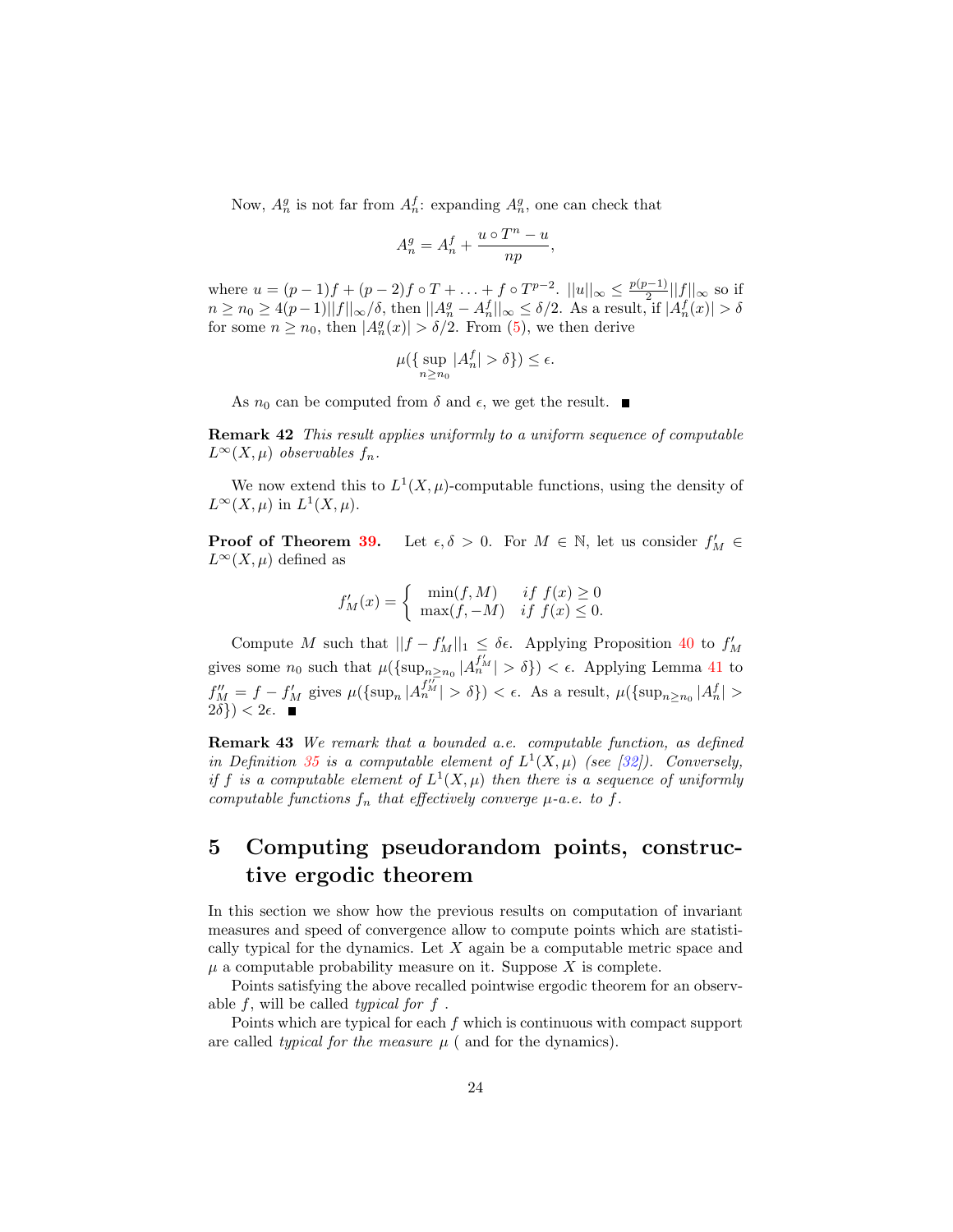The set of computable points in X (see Definition  $6$ ) being countable, is a very small (invariant) set, compared to the whole space. For this reason, a computable point could rarely be expected to be typical for the dynamics, as defined before. More precisely, the Birkhoff ergodic theorem and other theorems which hold for a full measure set, cannot help to decide if there exist a computable point which is typical for the dynamics.

A number of theoretical questions arise naturally from all these facts. Due to the importance of forecasting and simulation of a dynamical system's behavior, these questions also have some practical motivation.

Problem 44 Since simulations can only start with computable initial conditions, given some typical statistical behavior of a dynamical system, is there some computable initial condition realizing this behavior? How to choose such points?

Such points could be called pseudorandom points, and a result showing its existence and their computability from the description of the system could be seen as a constructive version of the pointwise ergodic theorem.

Meaningful simulations, showing typical behaviors of the dynamics can be performed only if computable, pseudorandom initial conditions exist. Computable points are the only points we can use when we perform a simulation or some explicit computation on a computer.

Based on a sort of effective Borel-Cantelli lemma, in [25] the above problem was solved affirmatively for a class of systems which satisfies certain technical assumptions which includes systems whose decay of correlation is faster than  $C \log^2 (time)$ . Using the results on the estimation of the rate of convergence given in the previous section, it is possible to remove these technical assumptions on the speed of decay of correlations. It is also worth to remark that the result is uniform also in  $T$  and  $\mu$  (the pseudorandom points will be calculated from a description of the system).

The following result  $([25],$  Theorem 2 or  $[28]$ ) shows that from a sequence  $f_n$  which converges effectively a.s. to f and from its speed of convergence, it is possible to compute points  $x_i$  for which  $f_n(x_i) \to f(x_i)$ .

**Theorem 45** Let X be a complete metric space. Let  $f_n, f$  be uniformly a.e. computable random variables. If  $f_n$  effectively converges almost surely to f then the set  $\{x: f_n(x) \to f(x)\}$  contains a sequence of uniformly computable points which is dense in  $\text{Supp}(\mu)$ . Moreover, the effective sequence found above depends algorithmically on  $f_n$  and on the function  $n(\delta, \epsilon)$  giving the rate of convergence

Since by the results of the previous section  $n(\delta, \epsilon)$  can be calculated starting from  $T$ ,  $\mu$  and  $f$ , we can directly apply the above Theorem to compute typical points for the dynamics. Indeed, the following holds (see [28] for the details)

**Theorem 46** If  $(X, \mu, T)$  is a computable ergodic system and f is  $L^1(X, \mu)$  and a.e. computable, then there is a uniform sequence  $x_i$  of computable points which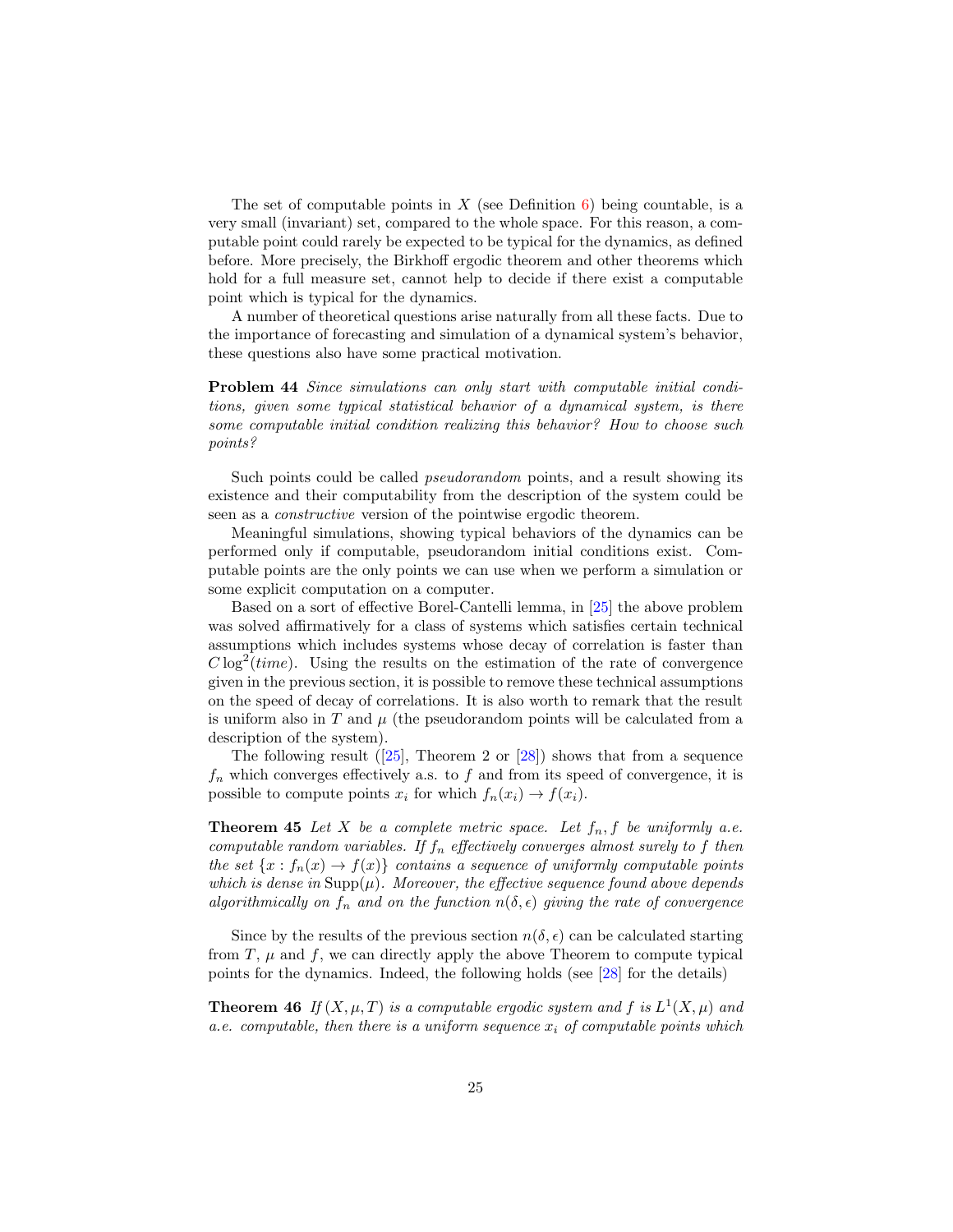is dense on the support of  $\mu$  such that for each i

$$
\lim_{n \to \infty} \frac{1}{n} \sum f(T^n(x_i)) = \int f d\mu.
$$

Moreover this sequence can be computed starting from a description of  $T$ ,  $\mu$  and f.

The uniformity in f of the above result together with the existence of a r.e. collection of computable observables which is dense in the space of compactly supported continuous functions, imply the following (see again [28] for the details)

**Theorem 47** If  $(X, \mu, T)$  is a computable ergodic system then there is a uniform sequence  $x_n$  of computable points which is dense on the support of  $\mu$  such that for each n,  $x_n$  is typical for  $\mu$ . Moreover this sequence can be computed starting from a description of Tand µ.

In particular, for the classes of systems where the interesting invariant measure can be computed by the description of the system (see Section 3.3.1, Theorem 26), we obtain that in turn the pseudorandom points can be computed starting from a description of the system alone.

Corollary 48 Each piecevise expanding map, with computable derivatives, as in the assumptions of Theorem  $26$  has a sequence of pseudorandom points which is dense in the support of the measure. Moreover this sequence can be computed starting from the description of the system.

These two statements can be seen as constructive/effective versions of the ergodic theorem.

# 6 Conclusions and directions

In this article we have reviewed some recent results about the rigorous computation of invariant measures, invariant sets and typical points. Here, the sentence rigorous computation means "computable (up to any required precision) by a Turing Machine". Thus, this can be seen as a theoretical study of which infinite objects in dynamics can be arbitrarily well approximated by a modern computer (in an absolute sense), and which cannot. In this line, we presented some general principles and techniques that allow the computation of the relevant objects in several different situations. On the other hand, we also presented some examples in which the computation of the relevant objects is not possible at all, setting some theoretical limits to the abilities of computers when used to simulate dynamical systems.

The examples of the second kind, however, seem to be rather rare. An important question is therefore whether this phenomenon of non-computability is robust or prevalent in any sense, or if it is rather exceptional. For example,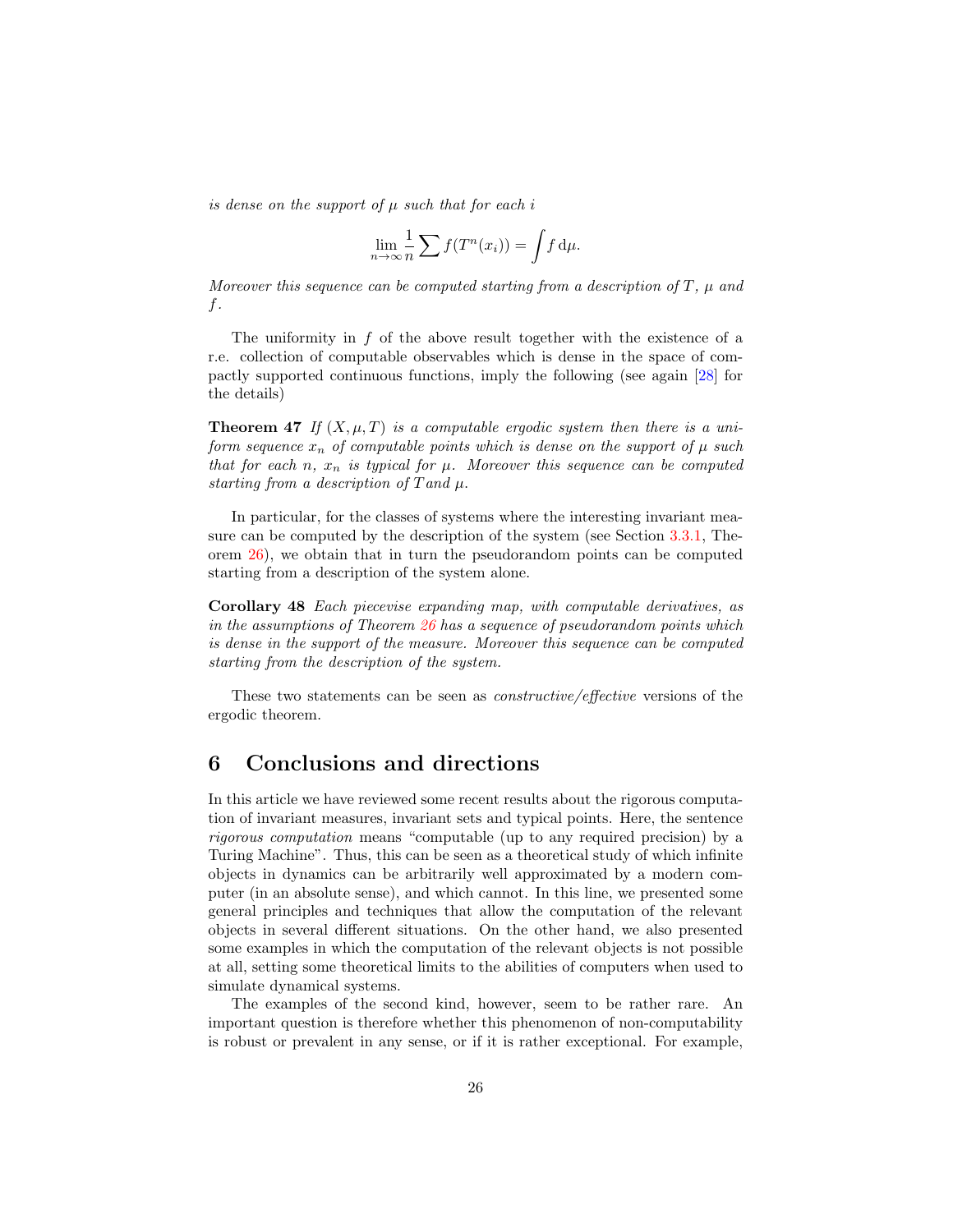one could ask whether the non-computability is destroyed by small changes in the dynamics or whether the non-computability occurs with small or null probability.

Besides, in this article we have not considered the efficiency (and therefore the feasibility) of any of the algorithms we have developed. An important (and more difficult) remaining task is therefore the development of a *resource bounded* version of the study presented in this paper. In the case of Julia sets, for instance, it has been shown in [10, 46, 11] that hyperbolic Julia sets, as well as some Julia sets with parabolics, are computable in polynomial time. On the other hand, in [5] it was shown that there exists computable Siegel quadratic Julia sets whose time complexity is arbitrarily high.

For the purpose of computing the invariant measure form the description of the system, in section 3.3.1 we had to give explicit estimations on the constants in the Lasota Yorke inequality. This step is important also when techiques different from ours are used (see [40] e.g.). Similar estimations could be done in other classes of systems, following the way the Lasota Yorke inequality is proved in each class (although, sometimes this is not a completely trivial task and requires the "effectivization" of some step in the proof). A more general method to have an estimation for the constants or other ways to get information on the regularity of the invariant measure would be useful.

## References

- [1] L. Ambrosio, N. Gigli and G. Savare, Gradient flows: In metric spaces and in the space of probability measures, in "Lectures in Mathematics ETH Zürich," Birkhäuser Verlag, Basel, (2005). 12
- [2] J. Avigad, P. Gerhardy and H. Towsner, Local stability of ergodic averages, Transactions of the American Mathematical Society, 362 (2010), 261–288. 6, 21
- [3] L. Bienvenu and W. Merkle, Effective randomness for computable probability measures, Electr. Notes Theor. Comput. Sci., **167** (2007), 117–130. 5
- [4] I. Binder, M. Braverman and M. Yampolsky, Filled Julia sets with empty interior are computable, Journal FoCM,  $7$  (2007), 405–416. 5, 18
- [5] I. Binder, M. Braverman and M. Yampolsky, On computational complexity of Siegel Julia sets, Commun. Math. Phys., 264 (2006), 317–334. 5, 18, 27
- [6] I. Binder, M. Braverman, C. Rojas and M. Yampolsky, Computability of Brolin-Lyubich measure, To appear in Commum. Math. Phys. arXiv:1009.3464v2. 5, 12, 19, 20
- [7] M. L. Blank, Pathologies generated by round-off in dynamical systems, Physica D., 78 (1994), 93–114. 2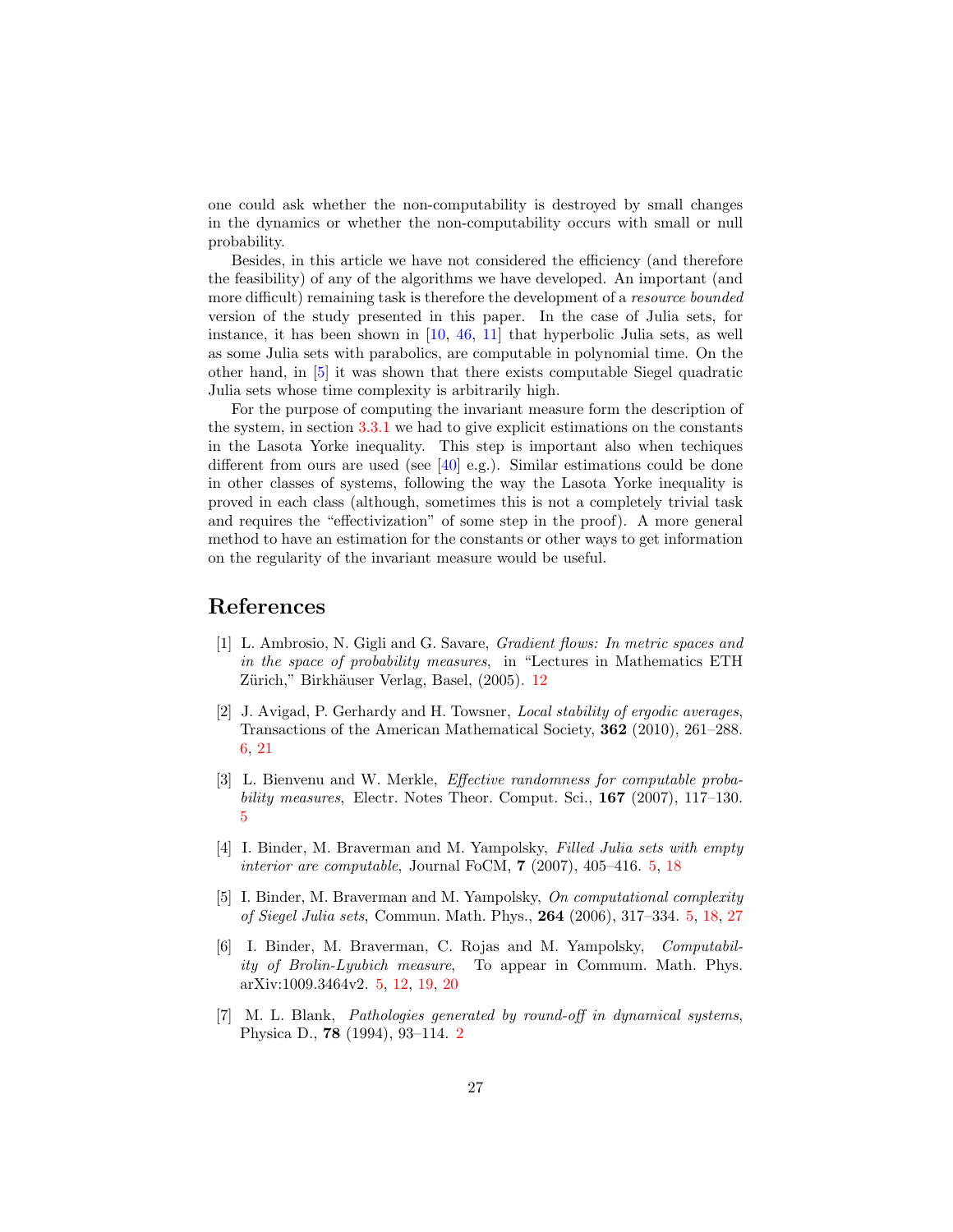- [8] M. L. Blank, Small perturbations of chaotic dynamical systems, Russian Mathematical Surveys, 44 (1989), 1–33. 2
- [9] V. Brattka, P. Hertling & K. Weihrauch (2008). A Tutorial on Computable Analysis. In New Computational Paradigms: Changing Conceptions of What is Computable, S. B. Cooper, B. Lowe ¨ & A. Sorbi, editors, 425–491. Springer. 6
- [10] M. Braverman, Computational Complexity of Euclidean Sets: Hyperbolic Julia Sets are Poly- Time Computable, Thesis, University of Toronto, 2004, and Proc. CCA 2004, in ENTCS, vol 120, pp. 17-30. 27
- [11] M. Braverman, Parabolic Julia Sets are Polynomial Time Computable. Nonlinearity, 19, 6, 1383–1402, 2006. 27
- [12] M. Braverman and M. Yampolsky, Non-computable Julia sets, Journ. Amer. Math. Soc., 19 (2006), 551–578. 5, 18, 19
- [13] M. Braverman and M. Yampolsky, Computability of Julia sets, volume 23 of Algorithms and Computation in Mathematics. Springer, 2008. 5, 18, 19
- [14] M. Braverman and M. Yampolsky, Computability of Julia sets. Moscow Math. Journ., 8:185–231, 2008. 18, 19
- [15] H. Brolin. Invariant sets under iteration of rational functions, Ark. Mat., 6:103–144, 1965. 19
- [16] L. Carleson and T. W. Gamelin. Complex Dynamics. Springer, New York, 1993.
- [17] M Dellnitz, O Junge Set Oriented Numerical Methods for Dynamical Systems Handbook of dynamical systems vol 2 - Elsevier (2002 ) 11
- [18] M. Dellnitz and O. Junge, On the approximation of complicated dynamical behavior, SIAM Journal on Numerical Analysis, 36 (1999), 491–515. 11
- [19] J. Ding, Q. Du and T. Y. Li, High order approximation of the Frobenius-Perron operator, Applied Mathematics and Computation, 53 (1993), 151– 171. 11
- [20] J. Ding and A. Zhou, The projection method for computing multidimensional absolutely continuous invariant measures, Journal of Statistical Physics, 77 (1994), 899–908. 11
- [21] G. Froyland On Ulam approximation of the isolated spectrum and eigenfunctions of hyperbolic maps DCDS, Vol 17, n. 3, p. 203-221 (2007) 11
- [22] G Froyland Extracting dynamical behaviour via Markov models n Alistair Mees, editor, Nonlinear Dynamics and Statistics: Proceedings, Newton Institute, Cambridge, 1998, pages 283-324, Birkhauser, 2001. 3, 11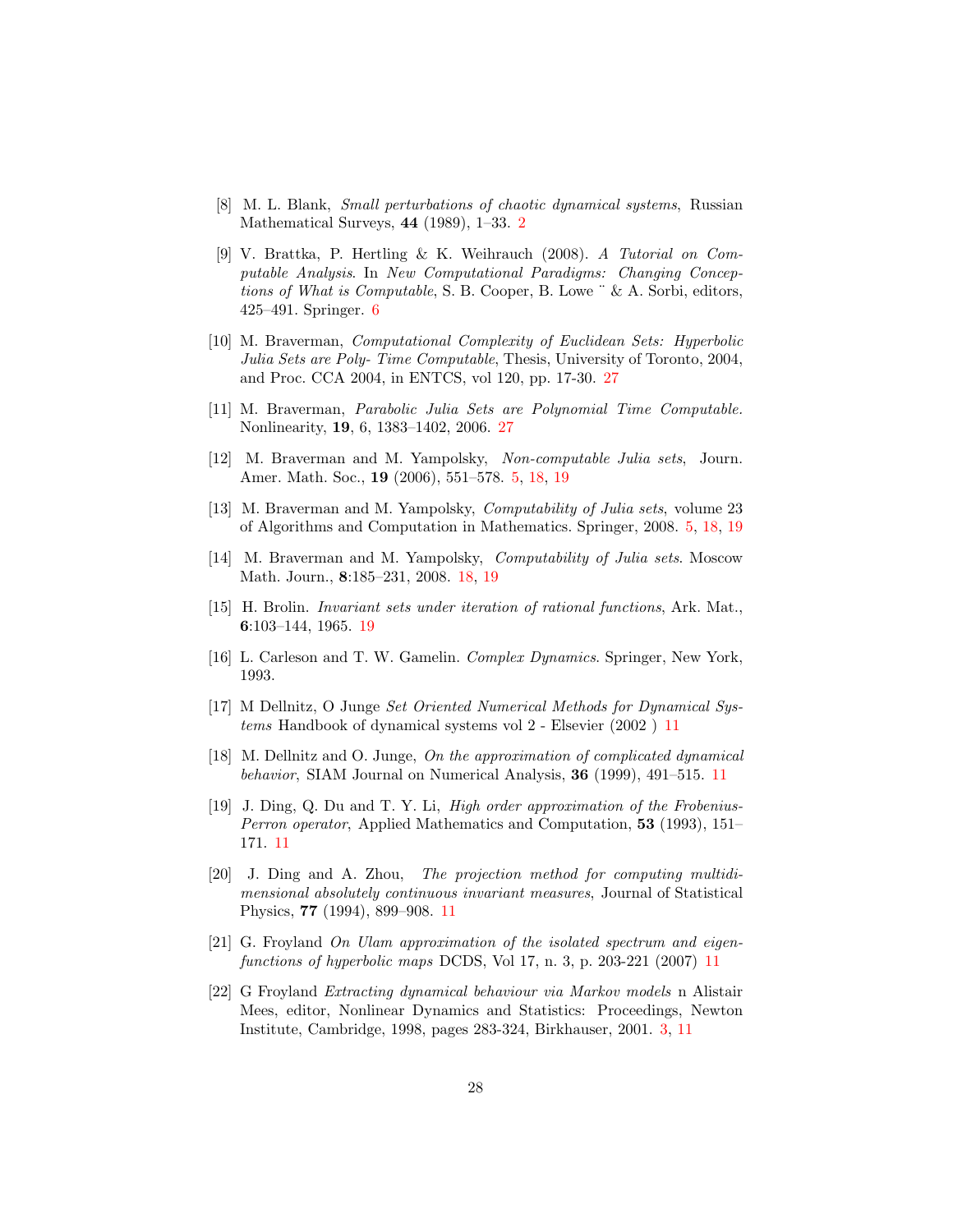- [23] G Froyland Computer-assisted bounds for the rate of decay of correlations. Comm. Math. Phys., 189(1):237-257, 1997. 5
- [24] P. Gács, M. Hoyrup and C. Rojas, Randomness on computable probability spaces–A dynamical point of view, (Susanne Albers and Jean-Yves Marion, editors), in " $26^{th}$  International Symposium on Theoretical Aspects of Computer Science," (STACS 2009), 469–480. 5
- [25] S. Galatolo, M. Hoyrup and C. Rojas, A constructive Borel-Cantelli lemma. Constructing orbits with required statistical properties, Theor. Comput. Sci., 410 (2009), 2207–2222. 5, 12, 25
- [26] S. Galatolo, M. Hoyrup and C. Rojas, Effective symbolic dynamics, random points, statistical behavior, complexity and entropy, Inf. Comput., 208 (2010), 23–41. 5
- [27] Stefano Galatolo, Mathieu Hoyrup, and Cristóbal Rojas. Dynamics and abstract computability: computing invariant measures. Disc. Cont. Dyn. Sys. v. 29 , n. 1 , 193 - 212 (2011) 10, 12, 14, 15, 17, 21
- [28] S. Galatolo, M. Hoyrup and C. Rojas Computing the speed of convergence of ergodic averages and pseudorandom points in computable dynamical systems Proc. 7th Intl. Conf. on Computability and Complexity in Analysis http://arxiv.org/abs/1006.0392v1 (2010). 21, 25, 26
- [29] S. Galatolo, I Nisoli A simple approach to rigorous approximation of invariant measures Preprint: arXiv:1109.2342 11
- [30] L Grüne Asymptotic behavior of dynamical and control systems under perturbation and discretization Lect. Not. Math. 1783 Springer Verlag (2002)  $\overline{2}$
- [31] P. Hertling, Is the Mandelbrot set computable, Math. Logic Quart, 51  $(2005), 5-18.$
- [32] Hoyrup, M., Rojas, C.: An application of Martin-Löf randomness to effective probability theory. In: LNCS. Proceedings of CiE'09. 22, 24
- [33] M. Hoyrup and C. Rojas, Computability of probability measures and Martin-Löf randomness over metric spaces, Inf. Comput., 207 (2009), 830–847. 13
- [34] S. Isola, On systems with finite ergodic degree, Far East Journal of Dynamical Systems, 5 (2003), 1–62. 18
- [35] Boris Hasselblatt and Anatole Katok. Introduction to the Modern Theory of Dynamical Systems, volume 54 of Encyclopedia of Mathematics and Its Applications. Cambridge University Press, 1995. 6
- [36] M. Keane, R. Murray and L. S. Young, Computing invariant measures for expanding circle maps, Nonlinearity, 11 (1998), 27-46.